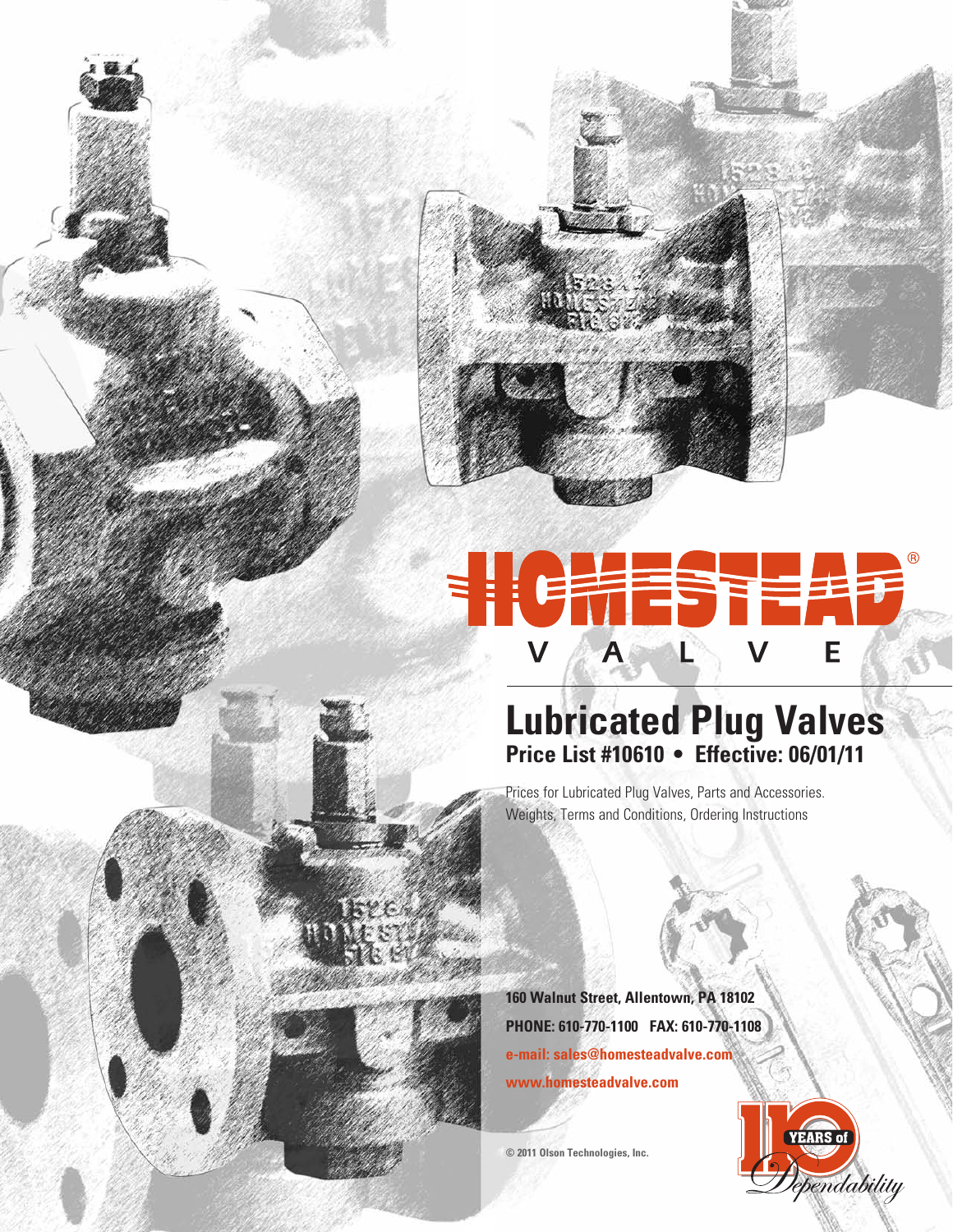



- **1. Their design assures extra long valve life.** Clearance between plug and body is so close, and so uniform that the chemical seal easily give the valve many times longer leakless service than any other valves. Even with over 300 pound of lubricant pressure, there is practically no seepage of lubricant into line to contaminate fluids, clog seepage or meters, or ruin rubber diaphragms.
- **2. They are positively prevented from sticking** by Homestead's exclusive controlled pressurized lubricant system which moves the plug downward, piston-like, during each lubrication. Spring and line pressure instantly return the plug to stemsealed position.
- **3. Thorough penetration of lubricant to vital surfaces is guaranteed** by the high pressure lubricant system. Chemical seal is forced through lubricant grooves, over all sealing surfaces, and into complete sealing rings around ports. During lubrication, lubricant pressure increases in proportion to the increase of line pressure to insure effective lubrication.
- **4. Metering grooves prevent pressure build-up** on top of plug before all lubricant grooves are filled. The high pressure developed within this exclusive orifice-controlled lubricant system guarantees complete coverage of all sealing surfaces — assures added valve life.
- **5. Sealing surfaces are protected** in both open and closed positions from the corrosive, abrasive, or erosive effect of line fluids.
- **6. They are simple, dependable, and minimize human error.** They require no mechanical adjustments of packing glands, nuts, etc.
- **7. They operate quickly.** A quarter-turn of the plug fully opens or closes the valve.
- **8. Leakage is prevented to outside of valve** by:
	- (a) a reinforced Teflon® stem seal and two rings of lubricant; (b) a spring loaded ball and lubricant sealed check valve
	- with thread seal; and (c) a positive metal to metal seal at a bonnet.

Reinforced Teflon® steam seal resists cold flow.

- **9. They give full flow with minimus pressure drop.** Port areas are equal to 100% of the area of standard pipe. Where restricted flow is permissible venturi types are available, and at worthwhile savings in first cost.
- **10. They prevent waste of lubricant** by extruding a ring of lubricant around the stem when system is full. This telltale ring of lubricant serves as a stop signal to the man lubricating the valve.
- **11. They are comparatively easy to turn,** because the cylindrical plug offers minimum resistance to turning; and it is floated between a low friction reinforced Teflon<sup>®</sup> ring at top, and a Teflon® disc at bottom.
- **12. Less maintenance is assured.** Spring rotates with plug on Teflon® and steel discs. Elimination of torsional stress, and round cross section spring construction which more evenly distributes strain, prevents spring breakage. Spring is subjected only to compression, for which it is designed.
- **13. Dirt is prevented from being forced into lubricant system** by practically full threaded combination screw and button head fitting. Clean lubricant is just as important in a valve as in any other machine.
- **14. Indicator on top of stem shows position of ports in pug.**
- **15. A positive sealing pressure of as much as 500 pounds** (spring pressure plus line pressure) is applied to stem seal.

Teflon<sup>®</sup> is a registered trademark of Dupont Co.

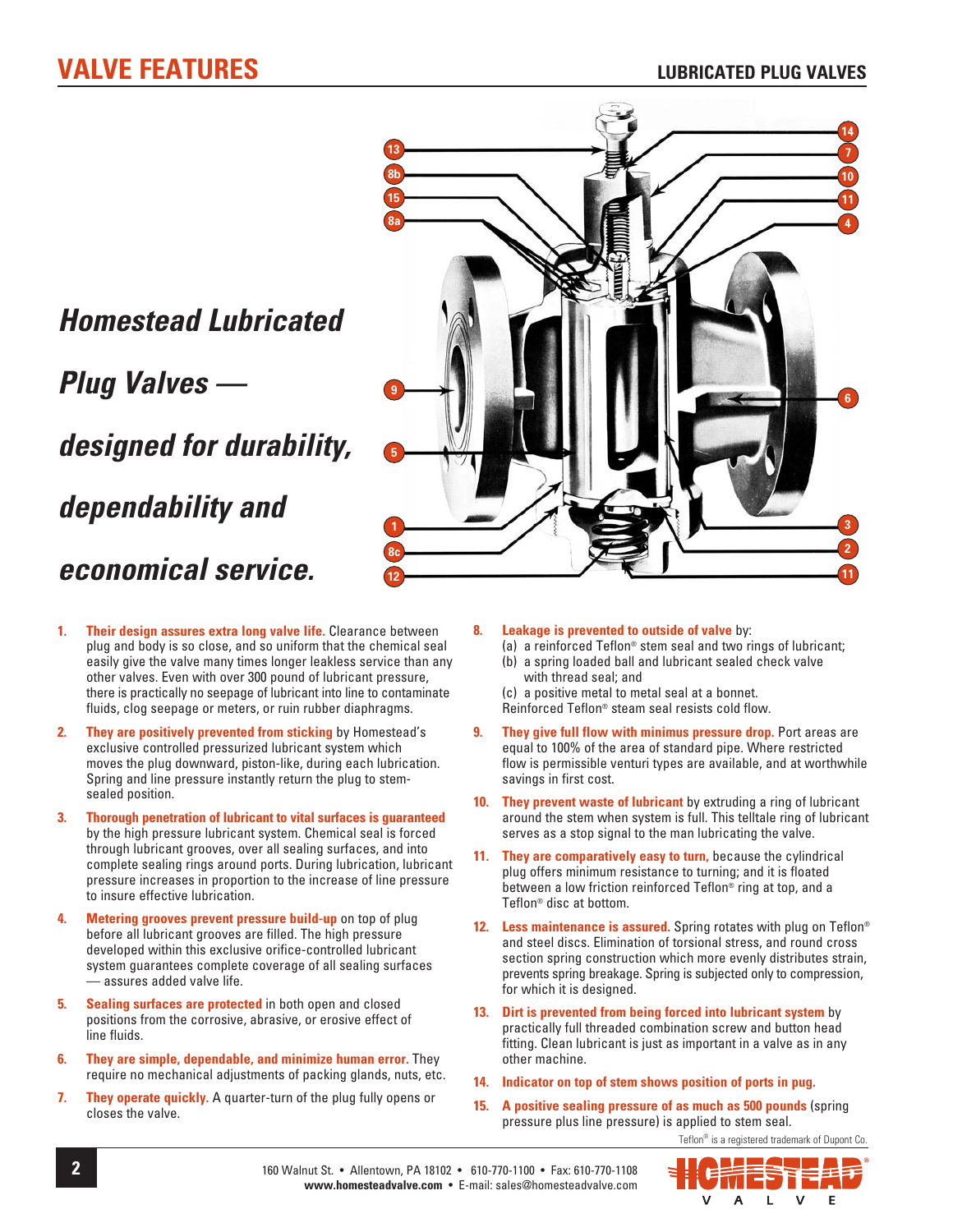## **LUBRICATED PLUG VALVES TABLE OF CONTENTS**

## F

**Listed for figure 601, 602, 611 & 612 valves. Consult factory for sizes listed.**



**If CSA or UL tag is required, add \$21.00 LIST.**

#### **RETURN GOODS**

No material may be returned without prior authorization. Materials will not be accepted for return after 12 months from date of shipment. Non-catalog and non-stock catalog items are not returnable.

When properly authorized, credit will be issued on basis of purchase price, less 30% handling and restocking charge, plus any additional reworking charges, minimum return charge is \$75.00. Freight must be prepaid. Authorized returns will be limited to 10% of a given order.

#### **EXPORT BOXING**

Is available at 5% of total net order value or \$300.00, whichever is greater. Consult factory for pricing.

Prices shown in this list supercede all previously published prices and are subject to change without notice.

24-Hour shipment of stock items available at additional \$50.00 handling charge.

Dimensions shown in this price list are approximate and for estimating only. Certified engineering drawings are available on request.

#### **Unit List Prices for Lubricated Plug Valves page**

#### **Accessories List Prices(2)**

#### **Lubrication Accessories List Prices**

#### **Wrenches & Locking Devices List Prices(2)**

#### **Extensions & Floor Stand List Prices**<sup>(2)</sup>

#### **Lubricated Plug Valve Part Positions With Ordering Information**...................................................................13 **How to Specify Lubricated Plug Valves** ...........................................14 **Lubricated Plug Valve Specifications & Definitions ...............................................................**14 **Terms & Conditions ..................................................**Inside Back Cover **Lubricated Plug Valve Features ............................**Inside Front Cover

(1) Must Be Ordered at Time of Unit Purchase (2) Add to Unit List Price

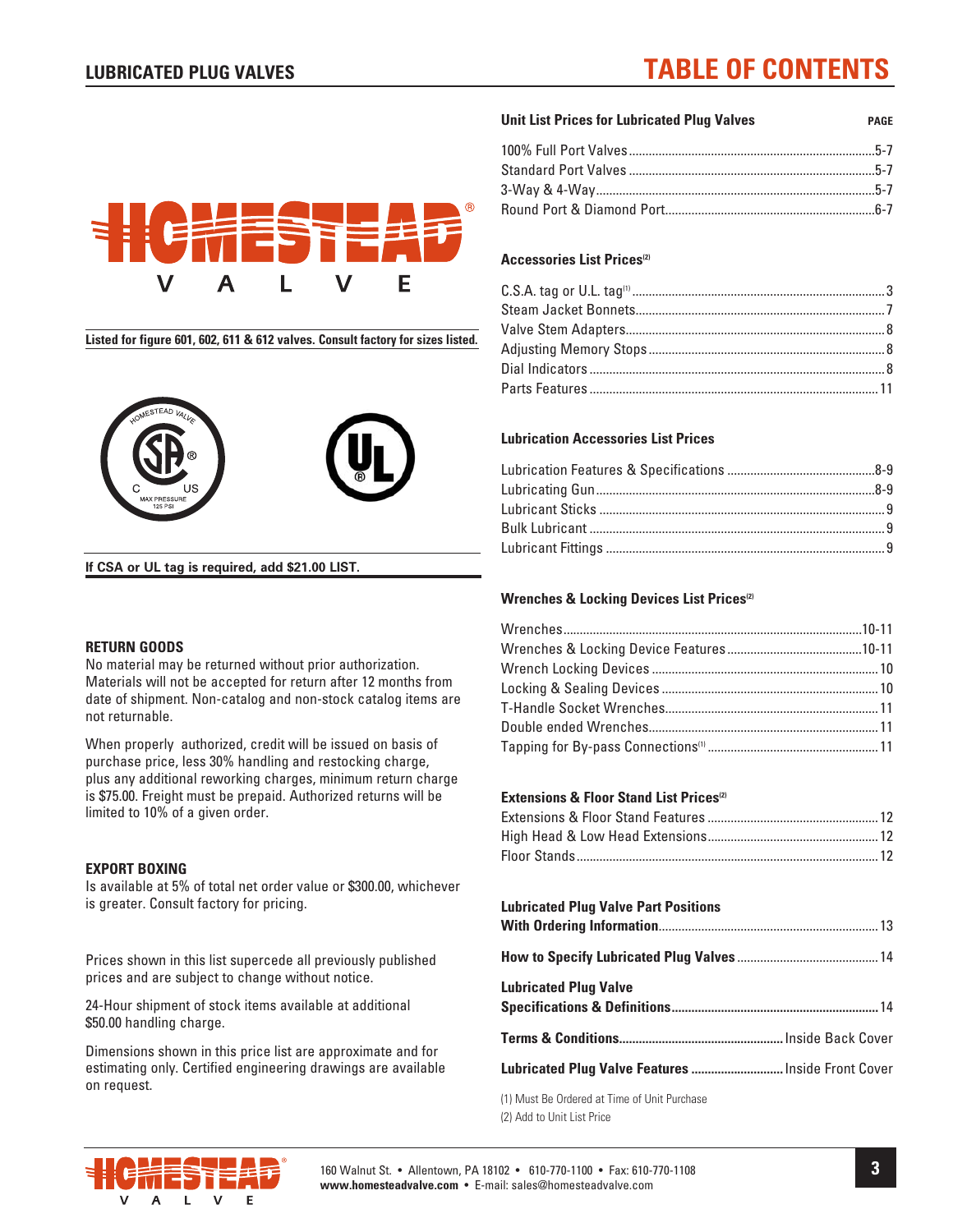

#### **LUBRICATED PLUG VALVES**

*These are but a few of the many advantages of Homestead's controlled pressurized lubrication that guarantee lowest cost valve service.*



 This plug was removed from a Homestead Valve just after starting lubrication, and before all sealing areas were filled with lubricant. Note that pressurized lubricant continues to extrude through feeder holes. Momentary downward movement of plug at start of each lubrication, gives assurance that plug is always free to turn.

 The plug was again withdrawn form the valve body just after a ring of lubricant around the stem indicated that the system was full. Note that all lubricant grooves are filled. The entire plug surface is coated with lubricant. Lubricant is well packed into the stem sealing area above the plug.

Now valve has been purposely over-lubricated as indicated by excess lubricant around stem. Note that with controlled pressurized lubrication there is no extrusion or seepage of lubricant into valve port opening. This means no waste, no contamination of line fluids, no clogging of low pressure lines with lubricant, or fouling of meters, orifices, etc.

 Also, in the Homestead Valve with controlled lubrication, you will note that even though the valve has been over-lubricated, lubricant comes only to the bottom edge of the plug, and is not wasted by discharging in quantity into the bottom chamber.

 See for yourself the risk involved when a valve which does not have Homestead's controlled pressurized lubrication is over-lubricated.

#### **note:**

Lubricant has been forced into the port opening. It can contaminate line fluids, foul meters or orifices, or even block low pressure lines!

\* Unretouched Photos. In some instances pictures shown do not represent the lubrication fitting currently being sold.

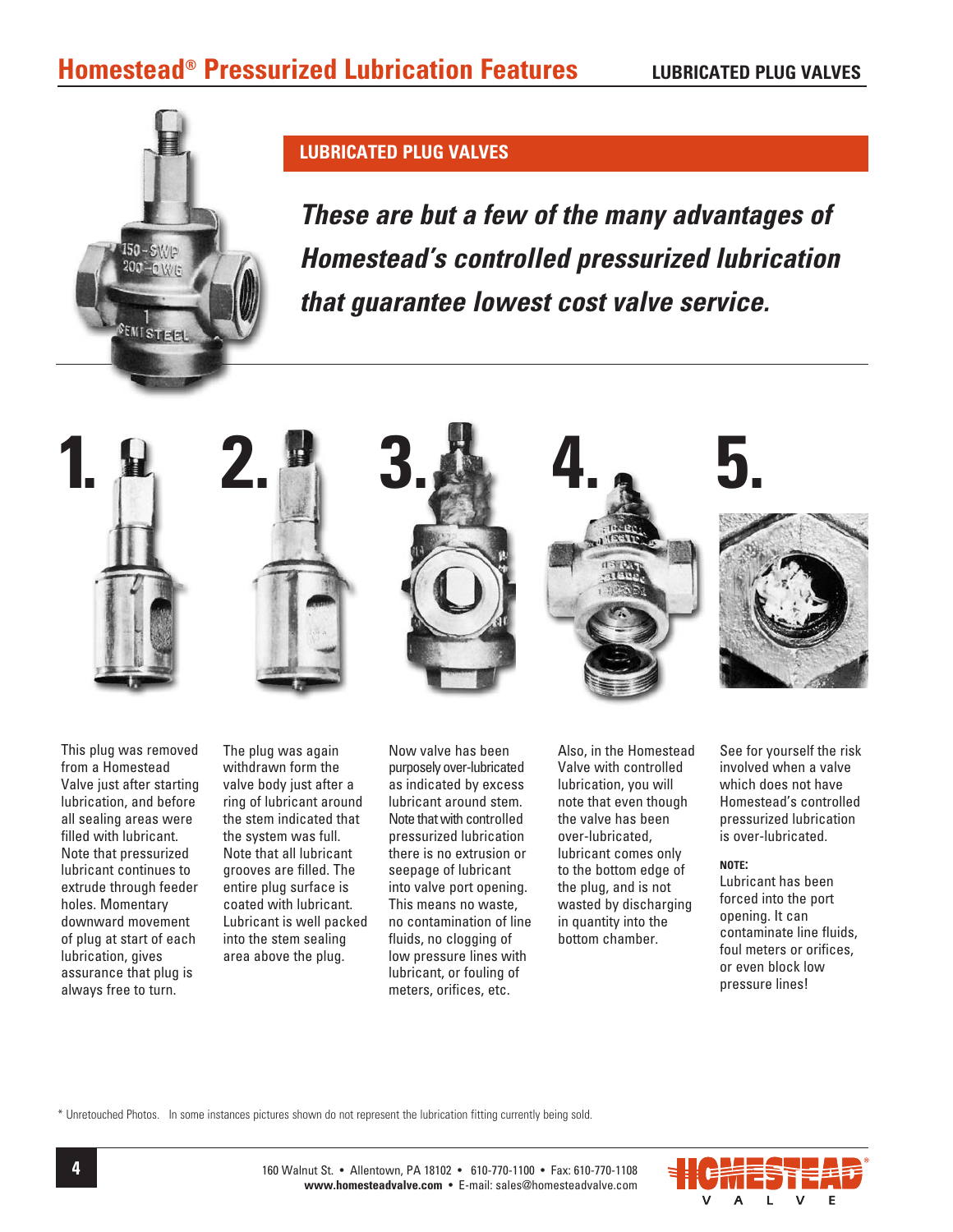#### **LUBRICATED PLUG VALVE - LIST PRICES**

| FIGURE NO.                                | Size                                  | Valve<br>List<br>Price<br>(inches) (In U.S \$) (lbs.) | Valve<br>Wt.     | Wrench                                               | Wrench<br>List<br>Price<br>(In U.S S) | Wrench<br>Wt.<br>(lbs.)                          | Sealant<br>Stick<br>Size |
|-------------------------------------------|---------------------------------------|-------------------------------------------------------|------------------|------------------------------------------------------|---------------------------------------|--------------------------------------------------|--------------------------|
| 601                                       | 1/2                                   | 120                                                   | $4^{1}/4$        | F                                                    | 18                                    | $6^{1}/40Z$ .                                    | B                        |
| 200lb. WOG                                | 3/4                                   | 120                                                   | $4^{1}/4$        | F                                                    | 18                                    | $6^{1}/40$ Z.                                    | B                        |
| 100% Pipe Area                            | 1                                     | 153                                                   | $5^{1/2}$        | G                                                    | 24                                    | $7^3/40Z$ .                                      | B                        |
| <b>Cast Iron Screwed</b>                  | 11/4                                  | 182                                                   | 9                | G                                                    | 24                                    | $7^3/40Z$ .                                      | B                        |
| <b>Wrench Operated</b>                    | 11/2                                  | 196                                                   | $9^{3}/4$        | G                                                    | 24                                    | $7^3/40Z$ .                                      | B                        |
| If CSA or UL is                           | $\overline{2}$<br>$\frac{1}{2^{1}/2}$ | 233                                                   | 17               | E<br>E                                               | 35                                    | $13^{1}/40z$ .                                   | C<br>C                   |
| required, see page 3                      | 3                                     | 358<br>440                                            | $23^{1}/2$<br>40 | L                                                    | 35<br>48                              | $13^{1}/40z$ .<br>1lb. 3oz.                      | C                        |
|                                           | 4                                     | 656                                                   | 73               | $N^*$                                                | 85                                    | 1lb. 8oz.                                        | C                        |
| $601-SJ$                                  | $\frac{1}{2}$                         | 373                                                   | 5                | F                                                    | 18                                    | $6^{1}/40$ Z.                                    | B                        |
|                                           | $^{3/4}$                              | 373                                                   | 5                | F                                                    | 18                                    | $6^{1}/40$ Z.                                    | B                        |
| <b>200lb. WOG</b><br>100% Pipe Area       | 1                                     | 454                                                   | $6^{1/2}$        | G                                                    | 24                                    | $7^3/40z$ .                                      | B                        |
| <b>Cast Iron Steam</b>                    | $1^{1/4}$                             | 483                                                   | $10^{1/2}$       | G                                                    | 24                                    | $7^3/40z$ .                                      | B                        |
| <b>Jacketed Bonnet</b>                    | $1^{1/2}$                             | 500                                                   | $10^{1}/2$       | G                                                    | 24                                    | $7^3/40Z$ .                                      | B                        |
| <b>Wrench Operated</b>                    | 2                                     | 613                                                   | $19^{1}/2$       | E                                                    | 35                                    | $13^{1}/40$ z.                                   | Ċ                        |
|                                           | $2^{1/2}$                             | 846                                                   | $27^{1}/4$       | Ë                                                    | 35                                    | $13^{1}/40$ z.                                   | Ċ                        |
|                                           | 3<br>4                                | 915<br>1,206                                          | 44<br>80         | L<br>N*                                              | 48<br>85                              | 1lb. 3oz.<br>1lb. 8oz.                           | C<br>Ċ                   |
|                                           | $\frac{1}{2}$                         |                                                       | $4^{1}/2$        |                                                      | $\overline{\phantom{0}}$              |                                                  |                          |
| 601-FMA                                   | 3/4                                   | 311<br>323                                            | $4^{1}/2$        | $\overline{\phantom{0}}$<br>$\overline{\phantom{0}}$ | $\overline{\phantom{0}}$              |                                                  | B<br>B                   |
| <b>FM Approved</b>                        | 1                                     | 339                                                   | 6                | L,                                                   | $\overline{a}$                        | $\overline{\phantom{0}}$                         | B                        |
| <b>Gas Supervisory</b><br>Cock 50PSI Max. | $1^{1/4}$                             | 511                                                   | $9^{1}/2$        | L,                                                   | $\overline{\phantom{0}}$              | L.                                               | B                        |
| 100% Pipe Area                            | $1^{1/2}$                             | 557                                                   | $10^{1}/4$       | $\overline{\phantom{0}}$                             | $\overline{a}$                        | $\overline{a}$                                   | B                        |
| <b>Cast Iron Screwed</b>                  | $\overline{2}$                        | 654                                                   | 18               | L,                                                   | L.                                    | L.                                               | C                        |
| <b>Wrench Included</b>                    | $2^{1/2}$                             | 872                                                   | 41               | $\equiv$                                             | $\overline{a}$                        | $\equiv$                                         | C                        |
|                                           | 3                                     | 1,065                                                 | 74               | $\overline{a}$                                       | $\overline{a}$                        |                                                  | С                        |
| 602                                       | $\overline{1}$                        | 191                                                   | $8^{1}/2$        | G                                                    | 24                                    | $7^{3}/407$                                      | B                        |
| <b>200lb. WOG</b>                         | $1^{1/4}$                             | 226                                                   | 14               | G                                                    | 24                                    | $7^3/40Z$ .                                      | B                        |
| 100% Pipe Area                            | 11/2<br>$\overline{2}$                | 246<br>289                                            | $14^{1}/2$<br>23 | G<br>E                                               | 24<br>35                              | $7^3/40Z$ .<br>$\frac{1}{13}$ <sup>1</sup> /40Z. | B<br>C                   |
| <b>Cast Iron</b>                          | $2^{1/2}$                             | 415                                                   | 34               | E                                                    | 35                                    | $13^{3}/40$ z.                                   | C                        |
| <b>Flanged</b><br><b>Wrench Operated</b>  | 3                                     | 502                                                   | 47               | L                                                    | 48                                    | 1lb. 3oz.                                        | C                        |
|                                           | 4                                     | 628                                                   | 80               | $N^*$                                                | 85                                    | 1lb. 8oz.                                        | C                        |
| If CSA or UL is                           | 5                                     | 1,668                                                 | 118              | $N^*$                                                | 85                                    | 1lb. 8oz.                                        | C                        |
| required, see page 3                      | 6                                     | 2,097                                                 | 145              | $N^*$                                                | 85                                    | 1lb. 8oz.                                        | C                        |
| 602-A                                     | 4                                     | 1,440                                                 |                  | $N^*$                                                | 85                                    | 1lb. 8oz.                                        | C                        |
| <b>200lb. WOG</b>                         | 5                                     | 2,179                                                 | 155              | $N^*$                                                | 85                                    | 1lb. 8oz.                                        | С                        |
| 100% Pipe Area                            | 6                                     | 2,654                                                 | 183              | $N^*$<br>$P^*$                                       | 85                                    | 1lb. 8oz.                                        | C                        |
| <b>Cast Iron Flanged</b>                  | 8                                     | 3,688                                                 | 305<br>525       | $\overline{P^*}$                                     | 134<br>134                            | $7^{1}/2$ lb.<br>$7^{1}/2$ lb.                   | D<br>D                   |
| <b>Wrench Operated</b>                    | 10†<br>12 <sup>†</sup>                | 8,572<br>9,141                                        | 600              | $P^*$                                                | 134                                   | $7^{1}/2$ lb.                                    | D                        |
| 602-G                                     | 4                                     | 1,693                                                 | 123              |                                                      |                                       |                                                  | C                        |
|                                           | 5                                     | 2,998                                                 | 218              |                                                      |                                       |                                                  | C                        |
| 200lb. WOG                                | 6                                     | 3,309                                                 | 245              | ÷,                                                   | L,                                    |                                                  | C                        |
| 100% Pipe Area<br><b>Gear Operated</b>    | R                                     | 4,802                                                 | 349              |                                                      |                                       |                                                  | D                        |
| <b>Flanged</b>                            | 10†                                   | 9,759                                                 | 644              |                                                      |                                       |                                                  | D                        |
|                                           | 12†                                   | 12,191                                                | 708              |                                                      |                                       |                                                  | D                        |
| 602-SJ                                    | 1                                     | 519                                                   | 9                | G                                                    | 24                                    | $7^3/40Z$ .                                      | B                        |
| 200lb. WOG                                | $\frac{11}{4}$                        | 547                                                   | $14^{1}/2$       | G                                                    | 24                                    | $7^3/40Z$ .                                      | B                        |
| 100% Pipe Area                            | $1^{1/2}$                             | 558                                                   | 15<br>24         | G<br>E                                               | 24                                    | $7^3/40Z$ .<br>$13^{1}/40z$ .                    | B<br>С                   |
| <b>Cast Iron Steam</b><br><b>Jacketed</b> | 2<br>$2^{1/2}$                        | 647<br>842                                            | 35               | E                                                    | 35<br>35                              | $13^{1}/40z$ .                                   | С                        |
| <b>Wrench Operated</b>                    | 3                                     | 976                                                   | 51               | L                                                    | 48                                    | 1lb. 3oz.                                        | C                        |
|                                           | 4                                     | 1,177                                                 | 83               | $N^*$                                                | 85                                    | 1lb. 8oz.                                        | C                        |
|                                           | 5                                     | 2,425                                                 | 130              | N*                                                   | 85                                    | 1lb. 8oz.                                        | С                        |
|                                           | 6                                     | 2,999                                                 | 154              | N*                                                   | 85                                    | 1lb. 8oz.                                        | С                        |
|                                           | 8                                     | 4,355                                                 | 315              | P                                                    | 134                                   | $7^{1}/2$ lb.                                    | D                        |
| 603                                       | 1/2                                   | 265                                                   | 4                | F                                                    | 18                                    | $6^{1}/40Z$ .                                    | B                        |
| 200lb. WOG                                | 3/4                                   | 270                                                   | 8                | G                                                    | 24                                    | $7^3/40Z$ .                                      | B                        |
| 3-Way Screwed                             | 1                                     | 344                                                   | 8                | G                                                    | 24                                    | $7^3/40Z$ .                                      | B                        |
| 100% Pipe Area                            | $1^{1/4}$<br>$1^{1/2}$                | 437<br>472                                            | 15<br>15         | G<br>G                                               | 24<br>24                              | $7^3/40Z$ .<br>$7^3/4$ oz.                       | B<br>B                   |
| <b>Cast Iron</b>                          | $\overline{2}$                        | 587                                                   | $24^{1}/4$       | E                                                    | 35                                    | $13^{1}/40z$ .                                   | С                        |
| 2 Port Plug<br>Wrench Operated            | $2^{1/2}$                             | 822                                                   | 38               | E                                                    | 35                                    | $13^{1}/40z$ .                                   | C                        |
|                                           | 3                                     | 1,533                                                 | 68               | $N^*$                                                | 85                                    | 1lb. 8oz.                                        | С                        |
|                                           | 4                                     | 2,481                                                 | 112              | $N^*$                                                | 85                                    | 1lb. 8oz.                                        | С                        |

|                                                              | Size                        | Valve<br>List<br>Price      | Valve<br>Wt.     |                          | Wrench<br>List<br>Price  | Wrench<br>Wt.                    | Sealant<br><b>Stick</b> |
|--------------------------------------------------------------|-----------------------------|-----------------------------|------------------|--------------------------|--------------------------|----------------------------------|-------------------------|
| FIGURE NO.                                                   |                             | (inches) (In U.S \$) (Ibs.) |                  | Wrench                   | (In U.S S)               | (lbs.)                           | Size                    |
| $603-SJ$                                                     | $\frac{1}{2}$               | 498                         | $4^{1}/2$        | F                        | 18                       | $6^{1}/40$ Z.                    | В                       |
| <b>200lb. WOG</b>                                            | $^{3/4}$                    | 522                         | 9                | G                        | 24                       | $7^{3}/40$ z.                    | B                       |
| 3-Way Screwed                                                | 1                           | 645                         | 9                | G                        | 24                       | $7^{3}/40$ z.                    | B                       |
| 100% Pipe Area                                               | $1^{1/4}$                   | 752                         | $15^{1}/4$       | G                        | 24                       | $7^{3}/40$ z.<br>$7^{3}/407$     | B                       |
| <b>Cast Iron</b>                                             | 11/2<br>$\overline{2}$      | 781<br>945                  | $15^{3}/4$<br>27 | G<br>E                   | 24<br>35                 | $13^{1}/40z$ .                   | B<br>Ċ                  |
| 2 Port Plug<br><b>Steam Jacketed</b>                         | $2^{1/2}$                   | 1,286                       | $39^{3}/4$       | E                        | 35                       | $13^{1}/40z$ .                   | Ċ                       |
| <b>Bonnet</b>                                                | 3                           | 2,070                       | 73               | $N^*$                    | 85                       | 1lb. 8oz.                        | Ċ                       |
| <b>Wrench Operated</b>                                       | 4                           | 3.212                       | 119              | $N^*$                    | 85                       | 1lb. 8oz.                        | Ċ                       |
| 604                                                          | $1^{1}/2$                   | 613                         | 23               | G                        | 24                       | $7^3/40z$                        | B                       |
| 200lb. WOG                                                   | $\overline{2}$              | 769                         | 36               | E                        | 35                       | $13^{1}/40z$ .                   | Ċ                       |
| 3-Way Flanged                                                | $2^{1/2}$                   | 1,016                       | 52               | E                        | 35                       | $13^{1}/407$ .                   | C                       |
| 100% Pipe Area                                               | 3                           | 1,722                       | 79               | $N^*$                    | 85                       | 1lb. 8oz.                        | Ċ                       |
| <b>Cast Iron</b>                                             | 4                           | 2,630                       | 148              | $N^*$                    | 85                       | 1lb. 8oz.                        | C                       |
| 2 Port Plug                                                  | 5                           | 3,979                       | 248              | $N^*$                    | 85                       | 1lb. 8oz.                        | Ċ                       |
| <b>Wrench Operated</b>                                       | 6                           | 5,137                       | 356              | P*                       | 134                      | $7^{1}/2$ lb.                    | C                       |
|                                                              | 8                           | 8,974                       | 515              | p*                       | 134                      | $7^{1}/2$ lb.                    | D                       |
| $604 - G$                                                    | 4                           | 3,796                       | 275              | $\overline{\phantom{0}}$ |                          |                                  | Ċ                       |
| 200lb. WOG 3-Wav                                             | 6                           | 6,918                       | 470              |                          |                          |                                  | Ċ                       |
| Flanged 100% Pipe                                            | 8                           | 14,536                      | 665              | ÷,                       | $\overline{\phantom{0}}$ |                                  | Ŋ                       |
| <b>Area Cast Iron</b><br>2 Port Plug<br><b>Gear Operated</b> |                             |                             |                  |                          |                          |                                  |                         |
| 604-SJ                                                       | 11/2                        |                             | $23\frac{3}{4}$  |                          |                          |                                  |                         |
|                                                              | $\overline{2}$              | 951<br>1,144                | 37               | G<br>E                   | 24<br>35                 | $7-3/4$ oz.<br>$13^{1}/40z$ .    | B<br>Ċ                  |
| <b>200lb. WOG</b><br><b>3-Way Flanged</b>                    | $2^{1/2}$                   | 1,474                       | 53               | E                        | 35                       | $13^{1}/40z$ .                   | C                       |
| 100% Pipe Area                                               | 3                           | 2,270                       | 83               | $N^*$                    | 85                       | 1lb. 8oz.                        | Ċ                       |
| <b>Cast Iron</b>                                             | 4                           | 3,352                       | 151              | $N^*$                    | 85                       | 1lb. 8oz.                        | C                       |
| 2 Port Plug                                                  | 5                           | 4,188                       | 253              | $N^*$                    | 85                       | 1lb. 8oz.                        | Ċ                       |
| <b>Steam Jacketed</b>                                        | 6                           | 5,407                       | 430              | p*                       | 134                      | $7^{1}/2$ lb.                    | C                       |
| <b>Wrench Operated</b>                                       | 8                           | 9,801                       | 590              | p*                       | 134                      | 7 <sup>1</sup> /2lb.             | D                       |
| 605                                                          | $\frac{1}{2}$               | 265                         | 4                | F                        | 18                       | $6^{1}/40$ Z.                    | B                       |
| <b>200lb. WOG</b>                                            | $\frac{3}{4}$               | 270                         | 8                | G                        | 24                       | $7^3/40Z$ .                      | B                       |
| 3-Way Screwed                                                | 1                           | 344                         | 8                | G                        | 24                       | $7^3/40z$                        | B                       |
| 100% Pipe Area                                               | $1^{1/4}$                   | 437                         | 15               | G                        | 24                       | $7^3/40Z$ .                      | B                       |
| <b>Cast Iron</b>                                             | $1^{1/2}$                   | 472                         | 15<br>$24^{1}/2$ | G                        | 24                       | $7^3/40Z$ .                      | B                       |
| <b>3 Port Plug</b>                                           | $\overline{2}$<br>$2^{1/2}$ | 587<br>822                  | 38               | E<br>E                   | 35<br>35                 | $13^{1}/40z$ .<br>$13^{1}/40z$ . | C<br>C                  |
| <b>Wrench Operated</b>                                       | 3                           | 1,533                       | 68               | $N^*$                    | 85                       | 1lb. 8oz.                        | C                       |
|                                                              | 4                           | 2,481                       | 112              | $N^*$                    | 85                       | 1lb. 8oz.                        | C                       |
| 605-SJ                                                       | $\frac{1}{2}$               | 498                         | $4^{1}/2$        | F                        | 18                       | $6^{1}/40$ Z.                    | B                       |
|                                                              | 3/4                         | 522                         | 9                | G                        | 24                       | $7^{3}/40$ z.                    | B                       |
| 200lb. WOG<br>3-Way Screwed                                  | 1                           | 645                         | 9                | G                        | 24                       | $7^3/40Z$ .                      | B                       |
| 100% Pipe Area                                               | 11/4                        | 752                         | $15^{1}/4$       | G                        | 24                       | $7^{3}/407$                      | B                       |
| <b>Cast Iron</b>                                             | $1^{1/2}$                   | 781                         | $15^{3}/4$       | G                        | 24                       | 73/40z.                          | В                       |
| <b>3 Port Plug</b>                                           | $\overline{2}$              | 945                         | 27               | E                        | 35                       | $13^{1}/40z$ .                   | C                       |
| <b>Steam Jacketed</b>                                        | $2^{1/2}$                   | 1,286                       | $39^{3}/4$       | E                        | 35                       | $13^{3}/40$ z.                   | С                       |
| <b>Wrench Operated</b>                                       | 3                           | 2,070                       | 73               | $N^*$                    | 85                       | 1lb. 8oz.                        | C                       |
|                                                              | 4                           | 3,212                       | 119              | $N^*$                    | 85                       | 1lb. 8oz.                        | C                       |
| 606                                                          | 11/2                        | 613                         | 23               | G                        | 24                       | $7^{3}/40$ z.                    | B                       |
| 200lb. WOG                                                   | 2                           | 769                         | 36               | E                        | 35                       | $13^{1}/40z$ .                   | С                       |
| 3-Way Flanged                                                | $2^{1/2}$                   | 1,016                       | 52               | E<br>$N^*$               | 35                       | $13^{1}/40z$ .                   | С                       |
| 100% Pipe Area                                               | 3<br>4                      | 1,722                       | 79<br>148        | N*                       | 85<br>85                 | 1lb. 8oz.<br>1lb. 8oz.           | С<br>С                  |
| <b>Cast Iron</b><br><b>3 Port Plug</b>                       | 5                           | 2,630<br>3,979              | 248              | $N^*$                    | 85                       | 1lb. 8oz.                        | С                       |
| <b>Wrench Operated</b>                                       | 6                           | 5,137                       | 356              | P*                       | 134                      | $7^{1}/2$ lb.                    | С                       |
|                                                              | 8                           | 8,974                       | 515              | P*                       | 134                      | $7^{1}/2$ lb.                    | D                       |
| $606-G$                                                      | $\overline{4}$              | 3,796                       | 275              | $\equiv$                 | $\overline{\phantom{0}}$ | $\equiv$                         | D                       |
|                                                              | 5                           | 5,330                       | 362              | -                        | -                        |                                  | D                       |
| 200lb. WOG                                                   | 6                           | 6,918                       | 470              | -                        | $\overline{\phantom{0}}$ | -                                | D                       |
| 100% Pipe Area<br><b>Cast Iron</b>                           | 8                           | 14,536                      | 665              |                          |                          |                                  | D                       |
| 3-Way Flanged                                                |                             |                             |                  |                          |                          |                                  |                         |
| <b>3 Port Plug</b><br><b>Gear Operated</b>                   |                             |                             |                  |                          |                          |                                  |                         |

**VALVES** 

\* Wrench head only; handle extra at \$11.00 LIST per foot, or fraction. † Standard opening. 3-WAY & 4-WAY SEE PAGE 13 FOR PORT POSITIONS



160 Walnut St. • Allentown, PA 18102 • 610-770-1100 • Fax: 610-770-1108 www.homesteadvalve.com • E-mail: sales@homesteadvalve.com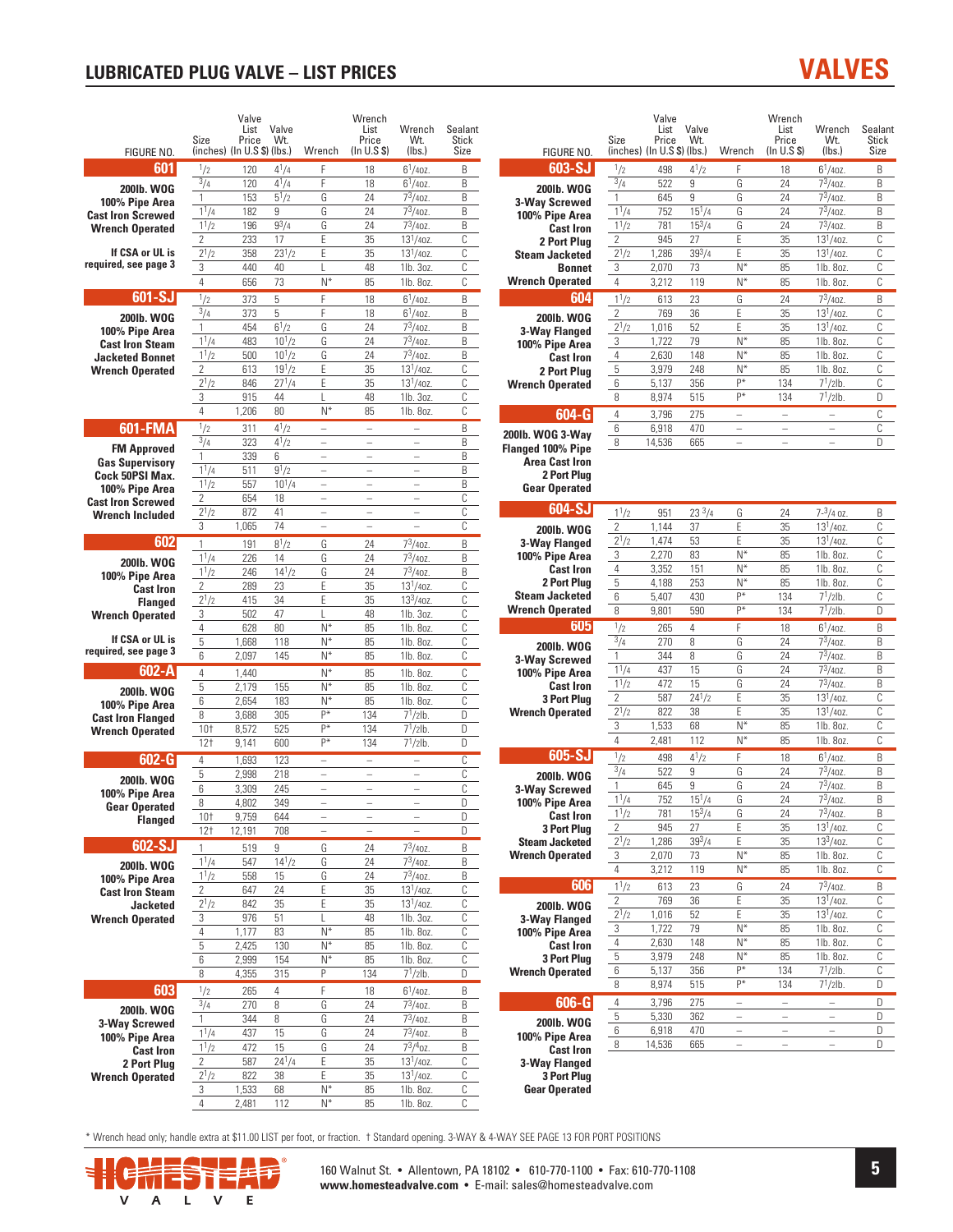## **VALVES**

#### **LUBRICATED PLUG VALVE - LIST PRICES**

| FIGURE NO.                              | Size                      | Valve<br>List<br>Price<br>(inches) (In U.S \$) (Ibs.) | Valve<br>Wt.      | Wrench         | Wrench<br>List<br>Price<br>(In U.S \$) | Wrench<br>Wt.<br>(lbs.)     | Sealant<br>Stick<br>Size | FIGURE NO.                                  | Size                      | Valve<br>List<br>Price<br>(inches) (In U.S \$) (lbs.) | Valve<br>Wt.       | Wrench                               | Wrench<br>List<br>Price<br>(In U.S \$) | Wrench<br>Wt.<br>(lbs.)              | Sealant<br>Stick<br>Size |
|-----------------------------------------|---------------------------|-------------------------------------------------------|-------------------|----------------|----------------------------------------|-----------------------------|--------------------------|---------------------------------------------|---------------------------|-------------------------------------------------------|--------------------|--------------------------------------|----------------------------------------|--------------------------------------|--------------------------|
| 606-SJ                                  | $1^{1/2}$                 | 951                                                   | $23^{1}/4$        | G              | 24                                     | $7^{1}/40Z$ .               | B                        | $612 - A$                                   | 6                         | 2,026                                                 | 125                | $N^*$                                | 85                                     | 1lb. 8oz.                            | C                        |
| 200lb. WOG 3-Way                        | $\overline{2}$            | 1,144                                                 | 37                | E              | 35                                     | $13^{1}/40z$ .              | С                        | <b>200lb. WOG</b>                           | 8                         | 2,105                                                 | 195                | $N^*$                                | 85                                     | 1lb. 8oz.                            | С                        |
| Flanged 100% Pipe                       | $2^{1/2}$                 | 1,474                                                 | 53                | E              | 35                                     | $13^{1}/40z$ .              | С                        | <b>Cast Iron Standard</b>                   | 10                        | 3,256                                                 | 305                | $N^*$                                | 85                                     | 1lb. 8oz.                            | С                        |
| Area Cast Iron                          | 3                         | 2,270                                                 | 83                | $N^*$          | 85                                     | 1lb. 8oz.                   | С                        | <b>Opening Flanged</b>                      | 12                        | 6,261                                                 | 475                | p*                                   | 134                                    | $7^{1}/2$ lb.                        | D                        |
| <b>3 Port Plug</b>                      | $\sqrt{4}$                | 3,352                                                 | 151               | $N^*$          | 85                                     | 1lb. 8oz.                   | С                        | <b>Wrench Operated</b>                      | 14                        | 10,627                                                | <b>RTF</b>         | p*                                   | 134                                    | $71/2$ lb.                           | D                        |
| <b>Steam Jacketed</b>                   | $\mathbf 5$               | 4,188                                                 | 253               | $N^*$          | 85                                     | 1lb. 8oz.                   | С                        |                                             |                           |                                                       |                    |                                      |                                        |                                      |                          |
| <b>Wrench Operated</b>                  | 6                         | 5,407                                                 | 430               | P*             | 134                                    | $7^{1}/2$ lb.               | С                        | $612-G$                                     |                           |                                                       |                    |                                      |                                        |                                      |                          |
|                                         | 8                         | 9,801                                                 | 590               | P*             | 134                                    | $7^{1}/2$ lb.               | D                        |                                             | 6<br>8                    | 2,415<br>3,224                                        | 143<br>280         | $\equiv$<br>$\overline{\phantom{0}}$ | $\frac{1}{2}$<br>÷,                    | $\equiv$<br>$\overline{\phantom{a}}$ | C<br>D                   |
| 607                                     | 1/2                       | 290                                                   | $\overline{4}$    | F              | 18                                     | $6^{1}/40Z$                 | B                        | <b>200lb. WOG</b>                           | 10                        | 4,901                                                 | 370                | $\equiv$                             | $\overline{\phantom{a}}$               | $\overline{\phantom{a}}$             | D                        |
| 2001b. WOG                              | $\frac{3}{4}$             | 304                                                   | 8                 | G              | 24                                     | $7^3/40z$ .                 | B                        | <b>Cast Iron</b>                            | 12                        | 7,109                                                 | 550                | $\overline{\phantom{0}}$             | $\equiv$                               | ÷,                                   | D                        |
| <b>Cast Iron</b>                        | $\mathbf{1}$              | 386                                                   | $8^{1}/4$         | G              | 24                                     | $7^3/40z$ .                 | B                        | <b>Standard Opening</b><br><b>Flanged</b>   | 14                        | 10,626                                                | 1090               | $\equiv$                             | L.                                     | $\overline{\phantom{a}}$             | D                        |
| <b>Standard Opening</b>                 | $1^{1}/4$                 | 495<br>526                                            | 16<br>$16^{1}/2$  | G<br>G         | 24<br>24                               | $7^3/40z$ .<br>$7^3/40Z$ .  | B<br>B                   | <b>Gear Operated</b>                        | 16                        | 17,585                                                | 1321               | $\overline{\phantom{0}}$             | ÷,                                     | $\overline{\phantom{a}}$             | D                        |
| 4-Way Screwed                           | $1^{1/2}$<br>$\mathbf{2}$ | 675                                                   | 26                | E              | 35                                     | $13^{1}/40z$ .              | С                        |                                             | 18                        | 21,699                                                | 1610               | $\equiv$                             | $\overline{\phantom{a}}$               | $\overline{\phantom{a}}$             | D                        |
| <b>Wrench Operated</b>                  | $2^{1/2}$                 | 968                                                   | 40                | E              | 35                                     | $13^{1}/40z$ .              | С                        | If CSA or UL is                             | 20                        | 27,787                                                | 2165               | $\overline{\phantom{0}}$             | ÷,                                     | L.                                   | D                        |
|                                         | 3                         | 1,834                                                 | 68                | $N^*$          | 85                                     | 1lb. 8oz.                   | C                        | required, see page 3                        | 24                        | 37,166                                                | 2810               | L,                                   | $\overline{\phantom{a}}$               | $\overline{\phantom{0}}$             | D                        |
|                                         | $\overline{4}$            | 2,868                                                 | 122               | $N^*$          | 85                                     | 1lb. 8oz.                   | C                        | 612-SJ                                      | $\mathbf{1}$              | 452                                                   | $\sqrt{8}$         | F                                    | 18                                     | $6^{1}/40Z$                          | B                        |
| 607-SJ                                  | $\frac{1}{2}$             | 570                                                   | $4^{1}/4$         | F              | 18                                     | $6^{1}/40Z$ .               | B                        |                                             | $1^{1}/4$                 | 471                                                   | 11                 | G                                    | 24                                     | $7^3/40Z$                            | B                        |
|                                         | $^{3}/4$                  | 592                                                   | $8^{1}/4$         | G              | 24                                     | $7^3/40z$ .                 | B                        | 200lb. WOG                                  | $1^{1/2}$                 | 479                                                   | $11^{1}/4$         | G                                    | 24                                     | $7^{3}/40z$                          | B                        |
| 2001b. WOG                              | $\mathbf{1}$              | 733                                                   | $9^{1}/4$         | G              | 24                                     | $7^{3}/40z$ .               | B                        | <b>Cast Iron</b><br><b>Standard Opening</b> | $\mathbf{2}$              | 485                                                   | 20                 | G                                    | 24                                     | $7^3/40z$ .                          | B                        |
| <b>Cast Iron</b>                        | $1^{1}/4$                 | 846                                                   | $16^{1}/4$        | G              | 24                                     | $7^3/40z$ .                 | B                        | <b>Flanged</b>                              | $2^{1/2}$                 | 553                                                   | $30^{1}/2$         | E                                    | 35                                     | $13^{1}/40z$ .                       | С                        |
| <b>Standard Opening</b><br>4-Wav Steam  | $1^{1/2}$                 | 891                                                   | $16^{3}/4$        | G              | 24                                     | $7^3/40Z$ .                 | B                        | <b>Steam Jacketed</b>                       | 3                         | 746                                                   | 43                 | E                                    | 35                                     | $13^{1}/40z$ .                       | С                        |
| <b>Jacketed Screwed</b>                 | $\overline{2}$            | 1,139                                                 | $28^{1}/2$        | E              | 35                                     | $13^{1}/40z$                | С                        | <b>Wrench Operated</b>                      | $\sqrt{4}$                | 879                                                   | $64^{1}/2$         | ı                                    | 48                                     | 1lb. 3oz.                            | С                        |
| <b>Wrench Operated</b>                  | $2^{1}/2$                 | 1,471                                                 | $41^{3}/4$        | E              | 35                                     | $13^{1}/40z$                | С                        |                                             | $\mathbf 5$               | 1,372                                                 | 92                 | $N^*$                                | 85                                     | 1lb. 8oz.                            | С                        |
|                                         | 3                         | 2,408                                                 | 68                | $N^*$          | 85                                     | 1lb. 8oz.                   | С                        |                                             | 6                         | 1,561                                                 | 109                | $N^*$                                | 85                                     | 1lb. 8oz.                            | С                        |
|                                         | $\overline{4}$            | 3,785                                                 | 129               | $N^*$          | 85                                     | 1lb. 8oz.                   | С                        |                                             | 8                         | 2,602                                                 | 180                | $N^*$                                | 85                                     | 1lb. 8oz.                            | С                        |
| 608                                     | $1^{1/2}$                 | 705                                                   | 36                | G              | 24                                     | $7^3/40Z$ .                 | B                        | 622                                         | $\overline{2}$            | 374                                                   | 23                 | Ε                                    | 35                                     | $13^{1}/40z$ .                       | $\overline{\mathbb{C}}$  |
| 2001b. WOG                              | $\sqrt{2}$                | 859                                                   | 42                | E              | 35                                     | $13^{1}/40z$ .              | C                        | <b>200lb. WOG</b>                           | $2^{1/2}$                 | 462<br>612                                            | 34<br>47           | Ε                                    | 35<br>48                               | $13^{1}/40z$ .<br>1lb. 3oz.          | C<br>C                   |
| <b>Cast Iron</b>                        | $2^{1/2}$                 | 1,170                                                 | 62                | E              | 35                                     | $\frac{1}{3^{1}}$ /40Z.     | C                        | 100% Pipe Area                              | 3<br>$\sqrt{4}$           | 1,104                                                 | 80                 | L<br>$N^*$                           | 85                                     | 1lb. 8oz.                            | C                        |
| <b>Standard Opening</b>                 | 3                         | 2,044                                                 | 89                | $N^*$          | 85                                     | 1lb. 8oz.                   | C                        | <b>Cast Iron Flanged</b>                    | $\mathbf 5$               | 2,253                                                 | 135                | $N^*$                                | 85                                     | 1lb. 8oz.                            | C                        |
| 4-Way Flanged                           | $\overline{4}$            | 3,114                                                 | 160               | $N^*$          | 85                                     | 1lb. 8oz.                   | C                        | <b>Wrench Operated</b>                      | $6\phantom{a}$            | 2,381                                                 | 164                | $N^*$                                | 85                                     | 1lb. 8oz.                            | C                        |
| <b>Wrench Operated</b>                  | $\,6\,$<br>8              | 5,887                                                 | 410<br><b>RTF</b> | P*<br>P*       | 134                                    | $7^{1}/2$ lb.               | C<br>C                   | 622-A                                       | 6                         | 2,508                                                 | 205                | $N^*$                                | 85                                     | 1lb. 8oz.                            | $\mathbb C$              |
|                                         |                           | 10,756                                                |                   |                | 134                                    | $71/2$ lb                   |                          |                                             | 8                         | 4,017                                                 | 405                | p*                                   | 134                                    | $71/2$ lb.                           | D                        |
| 608-SJ                                  | $1^{1/2}$                 | 1,080                                                 | 37                | G              | 24                                     | $7^{3}/40Z$                 | B                        | 200lb. WOG                                  | 10                        | 7,864                                                 | 655                | p*                                   | 134                                    | $71/2$ lb.                           | D                        |
| 2001b. WOG                              | $\mathbf{2}$<br>$2^{1/2}$ | 1,311                                                 | 43<br>65          | E<br>E         | 35<br>35                               | $13^{1}/40Z$ .              | С<br>С                   | 100% Pipe Area<br><b>Cast Iron Flanged</b>  |                           |                                                       |                    |                                      |                                        |                                      |                          |
| <b>Cast Iron</b>                        | 3                         | 1,717<br>2,683                                        | 93                | $N^*$          | 85                                     | $13^{1}/40Z$ .<br>1lb. 8oz. | С                        | <b>Wrench Operated</b>                      |                           |                                                       |                    |                                      |                                        |                                      |                          |
| <b>Standard Opening</b><br>4-Way Steam  | $\overline{4}$            | 4,023                                                 | 163               | $N^*$          | 85                                     | 1lb. 8oz.                   | С                        |                                             |                           |                                                       |                    |                                      |                                        |                                      |                          |
| <b>Jacketed Flanged</b>                 | 6                         | 6,029                                                 | 413               | $P*$           | 134                                    | $7^{1}/2$ lb.               | С                        | $622 - G$                                   | 6                         | 3,777                                                 | 260                | $\qquad \qquad -$                    | $\overline{\phantom{a}}$               | $\overline{\phantom{0}}$             | С                        |
| <b>Wrench Operated</b>                  | 8                         | 11,920                                                | <b>RTF</b>        | p*             | 134                                    | $7^{1}/2$ lb.               | С                        | 200lb. WOG                                  | 8                         | 5,059                                                 | 490                | $\overline{\phantom{0}}$             | $\overline{\phantom{a}}$               | $\equiv$                             | D                        |
| 611                                     | $\mathbf{1}$              | 116                                                   | $4^{1}/2$         | F              | 18                                     | $6^{1}/40z$ .               | B                        | 100% Pipe Area                              | 10                        | 10,615                                                | 871<br>1076        | $\equiv$<br>$\equiv$                 | $\equiv$<br>$\overline{\phantom{a}}$   | $\overline{\phantom{0}}$<br>$\equiv$ | D<br>D                   |
|                                         | $1^{1}/4$                 | 127                                                   | $7^{1}/4$         | G              | 24                                     | $7^3/40z$ .                 | B                        | <b>Cast Iron Flanged</b>                    | 12 <sup>†</sup>           | 15,282                                                |                    |                                      |                                        |                                      |                          |
| 200lb. WOG Cast<br><b>Iron Standard</b> | $1^{1/2}$                 | 127                                                   | $7^{1}/4$         | G              | 24                                     | $7^3/40z$ .                 | B                        | Gear Operated                               |                           |                                                       |                    |                                      |                                        |                                      |                          |
| <b>Opening Screwed</b>                  | $\overline{c}$            | 122                                                   | $13^{1}/4$        | G              | 24                                     | $7^3/40Z$ .                 | B                        |                                             |                           |                                                       |                    |                                      |                                        |                                      |                          |
| <b>Wrench Operated</b>                  | $2^{1/2}$                 | 194                                                   | $19^{1}/2$        | E              | 35                                     | $13^{1}/40z$                | C                        | 641                                         | 1/2                       | 159                                                   | $4^{1}/2$          | F                                    | 18                                     | $6^{1}/40Z$                          | B                        |
| If CSA or UL is                         | 3                         | 218                                                   | $33^{3}/4$        | Ε              | 35                                     | $13^{1}/40z$ .              | С                        | 200lb. WOG                                  | 3/4                       | 159                                                   | $4^{1}/2$          | F                                    | 18                                     | $6^{1}/40Z$ .                        | Β                        |
| required, see page 3                    | $\overline{4}$            | 294                                                   | $58^{1}/2$        | L              | 48                                     | 1lb. 3oz.                   | C                        | <b>Cast Iron</b>                            | $\mathbf{1}$              | 186                                                   | 6                  | G                                    | 24                                     | $7^3/40Z$ .                          | B                        |
| 611SJ                                   | $\mathbf{1}$              | 418                                                   | $5^{1/2}$         | F              | 18                                     | $6^{1}/40Z$ .               | B                        | <b>Diamond Port</b>                         | $1^{1/4}$                 | 223                                                   | 10                 | G                                    | 24                                     | $7^3/40Z$ .                          | B                        |
| 200lb. WOG                              | $1 \frac{1}{4}$           | 429                                                   | $7^{1/2}$         | G              | 24                                     | $7^3/40Z$ .                 | B                        | <b>Screwed</b>                              | $1^{1/2}$<br>$\mathbf{2}$ | 238<br>284                                            | 10<br>$18^{1}/2$   | G<br>Ε                               | 24<br>35                               | $7^3/40Z$ .<br>$13^{1}/40z$ .        | Β<br>С                   |
| <b>Cast Iron</b>                        | $1^{1/2}$                 | 429                                                   | 8                 | G              | 24                                     | $7^3/40Z$ .                 | B                        | <b>Wrench Operated</b>                      | $2^{1/2}$                 | 440                                                   | $26^{3}/4$         | Ε                                    | 35                                     | $13^{1}/40z$ .                       | С                        |
| <b>Standard Opening</b>                 | $\mathbf{2}$              | 429                                                   | $15^{3}/4$        | G              | 24                                     | $7^3/40Z$ .                 | B                        |                                             | 3                         | 536                                                   | 43                 | L                                    | 48                                     | 1lb. 3oz.                            | С                        |
| <b>Screwed</b>                          | $2^{1/2}$                 | 507                                                   | $21^{1}/4$        | E              | 35                                     | $13^{1}/40z$ .              | С                        |                                             | $\overline{4}$            | 761                                                   | 75                 | $N^*$                                | 85                                     | 1lb. 8oz.                            | С                        |
| <b>Steam Jacketed</b>                   | 3                         | 661                                                   | $33^{3}/4$        | E              | 35                                     | $13^{1}/40z$ .              | С                        |                                             | 1                         | 223                                                   | $\overline{\bf 8}$ | G                                    | 24                                     | $7^3/40Z$ .                          | $\overline{B}$           |
| <b>Wrench Operated</b>                  | $\overline{4}$            | 779                                                   | $65^{1}/2$        | L              | 48                                     | 1lb. 3oz.                   | С                        | 642                                         | $1^{1}/4$                 | 270                                                   | 11                 | G                                    | 24                                     | $7^3/40z$ .                          | B                        |
| 612                                     | $\mathbf{1}$              | 150                                                   | $7^{1}/2$         | F              | 18                                     | $6^{1}/40Z$ .               | B                        | 200lb. WOG                                  | $1^{1}/2$                 | 284                                                   | $14^{1}/2$         | G                                    | 24                                     | $7^3/40z$ .                          | B                        |
| 200lb. WOG                              | $1^{1/4}$                 | 164                                                   | $10^{1/2}$        | G              | 24                                     | $7^3/40Z$ .                 | B                        | <b>Cast Iron</b>                            | $\mathbf{2}$              | 328                                                   | $23^{1}/2$         | Ε                                    | 35                                     | $13^{1}/40z$ .                       | C                        |
| <b>Cast Iron</b>                        | $1^{1/2}$                 | 171                                                   | $10^{1}/2$        | G              | 24                                     | $7^3/40Z$ .                 | B                        | <b>Diamond Port</b>                         | $2^{1}/2$                 | 491                                                   | $36^{3}/4$         | Ε                                    | $35\,$                                 | $13^{1}/40z$ .                       | C                        |
| <b>Standard Opening</b>                 | $\mathbf{2}$              | 182                                                   | 19                | G              | 24                                     | $7^3/40z$ .                 | B                        | <b>Flanged</b><br><b>Wrench Operated</b>    | $\overline{3}$            | 598                                                   | 50                 |                                      | 48                                     | 1lb. 3oz.                            | C                        |
| <b>Flanged</b>                          | $2^{1/2}$                 | 239                                                   | $29^{1}/2$        | E              | 35                                     | $13^{1}/40z$ .              | С                        |                                             | $\overline{4}$            | 781                                                   | 85                 | $N^*$                                | 85                                     | 1lb. 8oz.                            | С                        |
| <b>Wrench Operated</b>                  | 3                         | 299                                                   | 39                | E              | 35                                     | $13^{1}/40z$ .              | С                        |                                             | $\overline{5}$            | 1,728                                                 | 132                | $N^*$                                | 85                                     | 1lb. 8oz.                            | С                        |
|                                         | 4                         | 407                                                   | $61^{1}/2$        |                | 48                                     | 1lb. 3oz.                   | С                        |                                             | 6                         | 2,604                                                 | 168                | $N^*$                                | 85                                     | 1lb. 8oz.                            | С                        |
| If CSA or UL is                         | $5\,$                     | 832                                                   | 88                | $N^*$          | 85                                     | 1lb. 8oz.                   | С                        |                                             |                           |                                                       |                    |                                      |                                        |                                      |                          |
| required, see page 3                    | 6<br>8                    | 1,037                                                 | 100               | $N^*$<br>$N^*$ | 85                                     | 1lb. 8oz.                   | С<br>C                   |                                             |                           |                                                       |                    |                                      |                                        |                                      |                          |
|                                         |                           | 1.872                                                 | 172               |                | 85                                     | 1lb. 8oz.                   |                          |                                             |                           |                                                       |                    |                                      |                                        |                                      |                          |

\* Wrench head only; handle extra at \$11.00 LIST per foot, or fraction.<br>† Standard opening. 3-WAY & 4-WAY SEE PAGE 13 FOR PORT POSITIONS



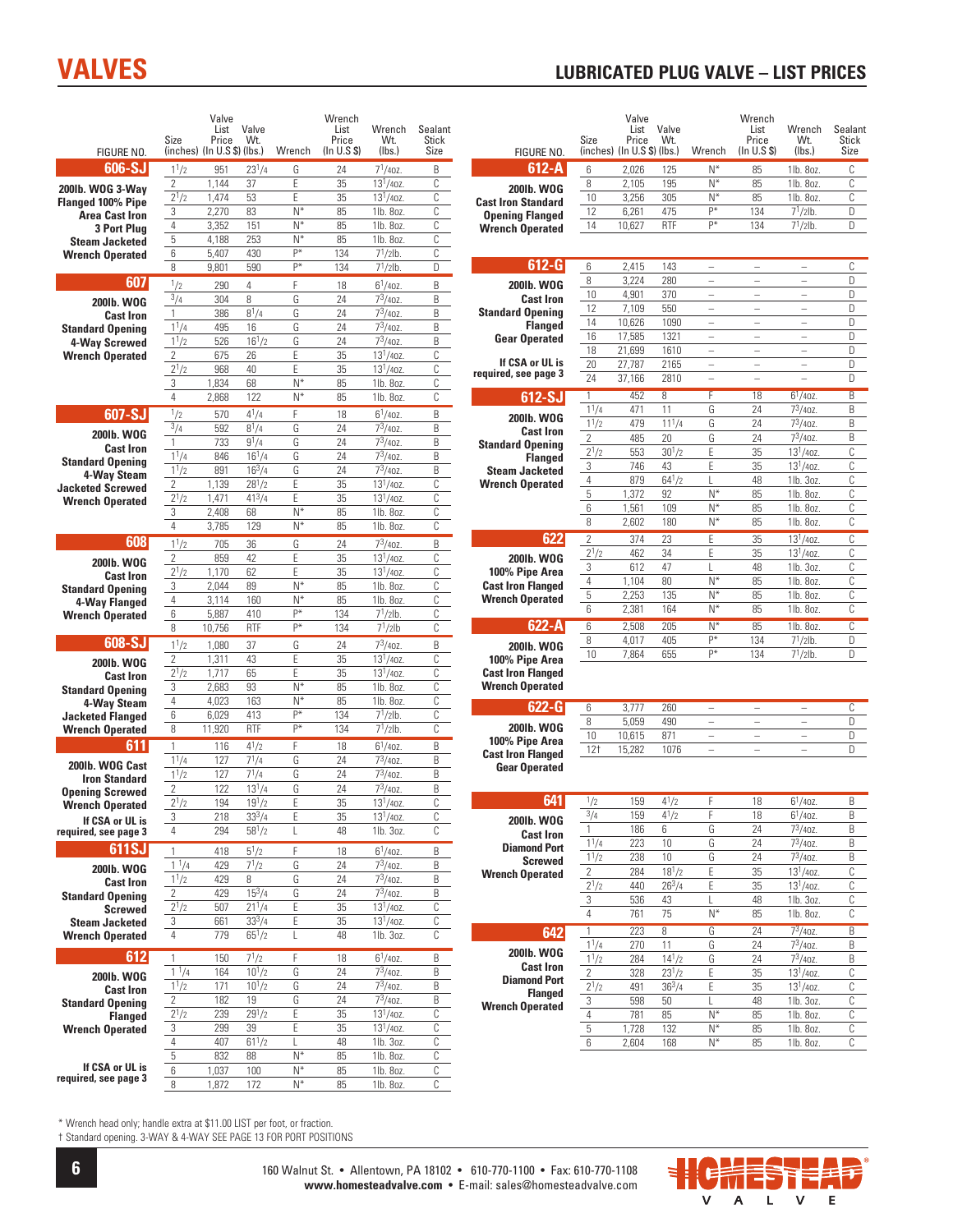#### **LUBRICATED PLUG VALVE - LIST PRICES**

#### Valve Wrench List Valve Wrench Sealant List Price Price Wt. Size Wt. Stick FIGURE NO.  $(inches)$  ( $In U.S$  \$) ( $Ibs$ .) Wrench  $(ln U.S S)$  $(lbs.)$ **Size** 642-A 3.399 195  $\overline{P^*}$  $\frac{134}{ }$ 1lb. 8oz.  $\overline{c}$  $\overline{6}$ 8 4,026 275 p\* 134  $7^{1}/2$ lb.  $D$ 200lb. WOG  $10$  $8,171$ 410  $\overline{P^*}$ 134  $7<sup>1</sup>/2$ lb.  $\overline{D}$ **Cast Iron Diamond Port Flanged Wrench Operated** 642-G  $6$ 4,628 320  $\overline{C}$  $\overline{8}$  $5,871$ 405  $\overline{D}$ 200lb. WOG  $10$ 9.505 590 D **Cast Iron Diamond Port Flanged Gear Operated** 651  $\frac{1}{2}$  $\overline{5}$  $6^{1}/40^{2}$  $\overline{\mathsf{B}}$ 177  $\mathsf F$ 18  $3/4$ 200lb. WOG 177  $\mathsf{R}$ G 24  $7^{3}/40Z$  $\mathsf{R}$  $7^{3}/40^{2}$  $\mathbf{1}$ 198 8 G 24 B **Round Port**  $11/4$  $73/40Z$  $\frac{270}{ }$  $\overline{10}$  $\overline{G}$  $\overline{24}$  $\overline{R}$ 100% Pipe Area  $1^{1/2}$ 285  $15$ G 24  $7^3/40z$ .  $B$ **Cast Iron**  $\overline{2}$ **Screwed**  $\overline{347}$  $\overline{27}$  $48$  $1$  lb.  $3$ oz C L **Wrench Operated**  $2^{1/2}$  $\overline{47}$  $\overline{c}$ 460  $\overline{1}$ 48 1 lb. 8oz  $\overline{3}$  $N^*$  $\overline{\mathfrak{c}}$ 562 62 85 1 lb. 8oz  $\overline{4}$ 946  $134$  $170$  $\overline{P^*}$  $7^{1}/2$ lb.  $\Box$ 651-SJ  $5^{1}/4$  $18$  $6^{1}/40Z$  $\overline{\mathsf{B}}$  $\frac{1}{2}$ 392 F  $\frac{3}{4}$ 392  $8^{1}/4$ G  $\overline{24}$  $7^{3}/40z$  $\overline{\mathsf{B}}$ 200lb. WOG  $7^{3}/40^{2}$  $\mathbf{1}$ 482  $\mathsf{G}$ 24  $R$  $\mathfrak{g}$ **Round Port Steam**  $1^{1}/4$  $10^3/4$  $\overline{\mathbb{G}}$  $\overline{24}$  $7^3/40Z$ .  $\overline{\mathsf{B}}$ 686 **Jacketed**  $1^{1/2}$  $7^{3}/40^{2}$ 699  $15^3/a$ G 24  $\mathsf{R}$ 100% Pipe Area  $\overline{z}$ 760  $29^{1/2}$ 48 1 lb. 3oz  $\mathbb{C}$ **Cast Iron Screwed** T  $2^{1/2}$  $43^{3}/4$ 894  $48$  $1$  lb.  $3$ oz  $\overline{\mathbb{C}}$ **Wrench Operated** 3 997  $62$  $N^*$ 85 1 lb. 8oz  $\mathbb{C}$ 652  $\mathbf{1}$ 275  $10^{1}/4$  ${\mathbb G}$ 24  $7^3/40z$ .  $\,$  B  $1^{1}/4$  $7^{3}/40z$  $\overline{\mathsf{B}}$ 301  $14^{1}/2$ G 24 200lb. WOG  $1^{1}/2$  $7^{3}/40Z$ 331  $20$  ${\mathbb G}$ 24  $\,$  B **Round Port** 48  $1$  lb.  $3$ oz  $\overline{2}$ 390 33 C 100% Pipe Area L  $\frac{2^{1/2}}{2}$  $48$ 1 lb. 3oz **Cast Iron Flanged** 534 51  $\mathbf{I}$  $\mathsf{C}$ **Wrench Operated**  $\overline{3}$ 630  $70$  $N^*$  $85$ 1 lb. 8oz  $\overline{\mathbb{C}}$  $P*$  $7<sup>1</sup>/2lb$ .  $\overline{4}$ 1,324 152 134  $\overline{\mathsf{D}}$  $\overline{P^*}$  $7<sup>1</sup>/2lb$ 652-A  $2,271$ 182 134  $\overline{D}$  $\overline{4}$  $6$  $5,024$ 372  $\overline{P^*}$ 134  $7^{1}/2$ lb.  $\overline{D}$ 200lb. WOG  $\overline{8}$  $\overline{P^*}$ 134  $7^{1}/2$ lb.  $9,277$ 815  $\overline{D}$ **Round Port**  $\frac{1}{P^*}$  $\frac{1}{7^{1}/21}$ 134  $\overline{\mathsf{D}}$  $10$ 16.638  $1146$ 100% Pipe Area **Cast Iron Flanged Wrench Operated** 652-G  $\overline{4}$ 2,972 241  $\overline{\mathsf{D}}$ 2001b. WOG  $6$ 7,230  $459$  $\overline{a}$  $\equiv$  $\overline{a}$  $\Gamma$  $\overline{8}$  $11,430$ 969  $\overline{\mathsf{D}}$ **Round Port**  $\overline{10}$ 17.125 1321  $\overline{D}$ 100% Pipe Area **Cast Iron Flanged**  $\overline{12}$ 23,328 1620  $\overline{D}$ **Gear Operated** 652-SJ 545  $10^{3}/4$  $7^{3}/40^{2}$  $\overline{B}$ G  $\overline{24}$  $11/4$  $73/407$  $\overline{674}$  $74$  $\overline{R}$  $15$ G **200lb. WOG**  $1^{1/2}$ 704  $20^{3}/4$ G  $\overline{24}$  $7^{3}/40^{2}$  $\overline{B}$ **Round Port Steam**  $\frac{1}{2}$ 800  $\overline{34}$  $48$  $1$  lb.  $3$ oz  $\overline{\mathbb{C}}$ T **Jacketed**  $2^{1/2}$ 100% Pipe Area  $q_{71}$  $52$ I.  $\overline{48}$ 1 lb. 3oz  $\overline{\mathbb{C}}$  $\overline{85}$  $\overline{3}$ 1.066  $\overline{74}$  $\overline{N}$ 1 lb. 8oz C **Cast Iron Flanged**

## **VALVES & ACCESSORIES**

|                                                                                                                            | Size                | List<br>Price<br>$(inches)$ (In U.S \$) (lbs.) | Valve<br>Wt.       | Wrench                    | Wrench<br>List<br>Price<br>(In U.S S)                | Wrench<br>Wt.<br>(lbs.)    | Sealant<br><b>Stick</b><br>Size |
|----------------------------------------------------------------------------------------------------------------------------|---------------------|------------------------------------------------|--------------------|---------------------------|------------------------------------------------------|----------------------------|---------------------------------|
| 686                                                                                                                        | 6                   | 5,259                                          | <b>RTF</b>         | p*                        | 134                                                  | $7^{1}/2$ lb.              | C                               |
| <b>200lb. WOG</b>                                                                                                          | 8                   | 7,811                                          | <b>RTF</b>         | $\overline{P^*}$          | 134                                                  | $7^{1}/2$ lb.              | C                               |
| 3-Way Flanged<br><b>Standard Opening</b><br><b>Cast Iron</b><br>2 Port Plua<br><b>Wrench Operated</b>                      |                     |                                                |                    |                           |                                                      |                            |                                 |
| 688                                                                                                                        | 6                   | 5,259                                          | <b>RTF</b>         | $P^*$                     | 134                                                  | $7^{1}/2$ lb.              | C                               |
| 2001b. WOG<br>3-Way Flanged<br><b>Standard Opening</b><br><b>Cast Iron</b><br><b>3 Port Plug</b><br><b>Wrench Operated</b> | 8                   | 7,811                                          | <b>RTF</b>         | $P*$                      | 134                                                  | $7^{1}/2$ lb.              | C                               |
| 711                                                                                                                        | 1                   | 199                                            | <b>RTF</b>         | F                         | 18                                                   | $6^{1}/40Z$ .              | B                               |
|                                                                                                                            | $1^{1/4}$           | 258                                            | <b>RTF</b>         | G                         | 24                                                   | $7^3/40Z$ .                | B                               |
| 500lb. WOG<br><b>Cast Iron Standard</b>                                                                                    | 11/2                | 283                                            | <b>RTF</b>         | G                         | 24                                                   | $7^3/40Z$ .                | B                               |
| <b>Opening Screwed</b>                                                                                                     | $\overline{c}$      | 330                                            | <b>RTF</b>         | G                         | 24                                                   | $7^3/40Z$ .                | B                               |
| <b>Wrench Operated</b>                                                                                                     | $2^{1/2}$           | 504                                            | <b>RTF</b>         | E                         | 35                                                   | $13^{1}/40z$ .             | C                               |
|                                                                                                                            | 3                   | 571                                            | <b>RTF</b>         | E                         | 35                                                   | $13^{1}/40z$ .             | $\overline{c}$                  |
|                                                                                                                            | $\overline{4}$      | 767                                            | <b>RTF</b>         | L                         | 48                                                   | 1lb. 3oz.                  | C                               |
| 702                                                                                                                        | $\frac{1}{2^{1/2}}$ | 632                                            | 57                 | Ë                         | 35                                                   | $13^{1}/40z$ .             | C                               |
| 500lb. WOG                                                                                                                 | 3                   | 829                                            | 77                 | Ĺ                         | 48                                                   | 1lb. 3oz.                  | C                               |
| <b>Cast Iron</b>                                                                                                           | $\overline{4}$<br>5 | 1,118<br>1,880                                 | 120<br>175         | $N^*$<br>$\overline{N^*}$ | 85<br>85                                             | 1lb. 8oz.<br>1lb. 8oz.     | C<br>C                          |
| 100% Pipe Area<br><b>Flanged Wrench</b><br><b>Operated</b>                                                                 |                     |                                                |                    |                           |                                                      |                            |                                 |
|                                                                                                                            | 6                   | 2,042                                          | 185                | $N^*$                     | 85                                                   | 1lb. 8oz.                  | C                               |
| 712                                                                                                                        |                     |                                                | 255                | $N^*$                     |                                                      |                            | Ċ                               |
| 500lb. WOG<br><b>Standard Opening</b><br><b>Cast Iron Flanged</b><br><b>Wrench Operated</b>                                | 8                   | 2,877                                          |                    |                           | 85                                                   | 1lb. 8oz.                  |                                 |
| 712-G                                                                                                                      | 6                   | 4,306                                          | 225                |                           | $\overline{\phantom{0}}$                             | L,                         |                                 |
| 500lb. WOG                                                                                                                 | 8                   | 4,851                                          | 295                | $\overline{a}$            | $\overline{a}$                                       | $\overline{a}$             |                                 |
| <b>Standard Opening</b>                                                                                                    | 10                  | 10,522                                         | 405                | $\equiv$                  | $\overline{\phantom{0}}$                             | $\equiv$                   |                                 |
| <b>Cast Iron Flanged</b>                                                                                                   | 12                  | 13,298                                         | 675                |                           |                                                      |                            |                                 |
| <b>Gear Operated</b>                                                                                                       | 14<br>16            | 22,833<br>24,724                               | 1600<br><b>RTF</b> | $\equiv$<br>$\equiv$      | $\overline{\phantom{0}}$<br>$\overline{\phantom{0}}$ | $\equiv$<br>$\overline{a}$ | C<br>D<br>D<br>D<br>D<br>D      |

\*Wrench head only; handle extra at \$11.00 LIST per foot, or fraction. † Standard opening. 3-WAY & 4-WAY SEE PAGE 13 FOR PORT POSITIONS



**Wrench Operated** 

(inches)

 $\mathbf{1}$ 

 $1^{1}/4$ 

 $1^{1/2}$ 

 $2^{1/2}$ 

 $5, 6, 8$ 

 $\overline{2}$ 

 $\overline{3}$ 

 $\overline{4}$ 

 $\frac{1}{2}$ ,  $\frac{3}{4}$ 

Price

 $312$ 

432

 $\overline{515}$ 

545

609

635

668

926

 $1170$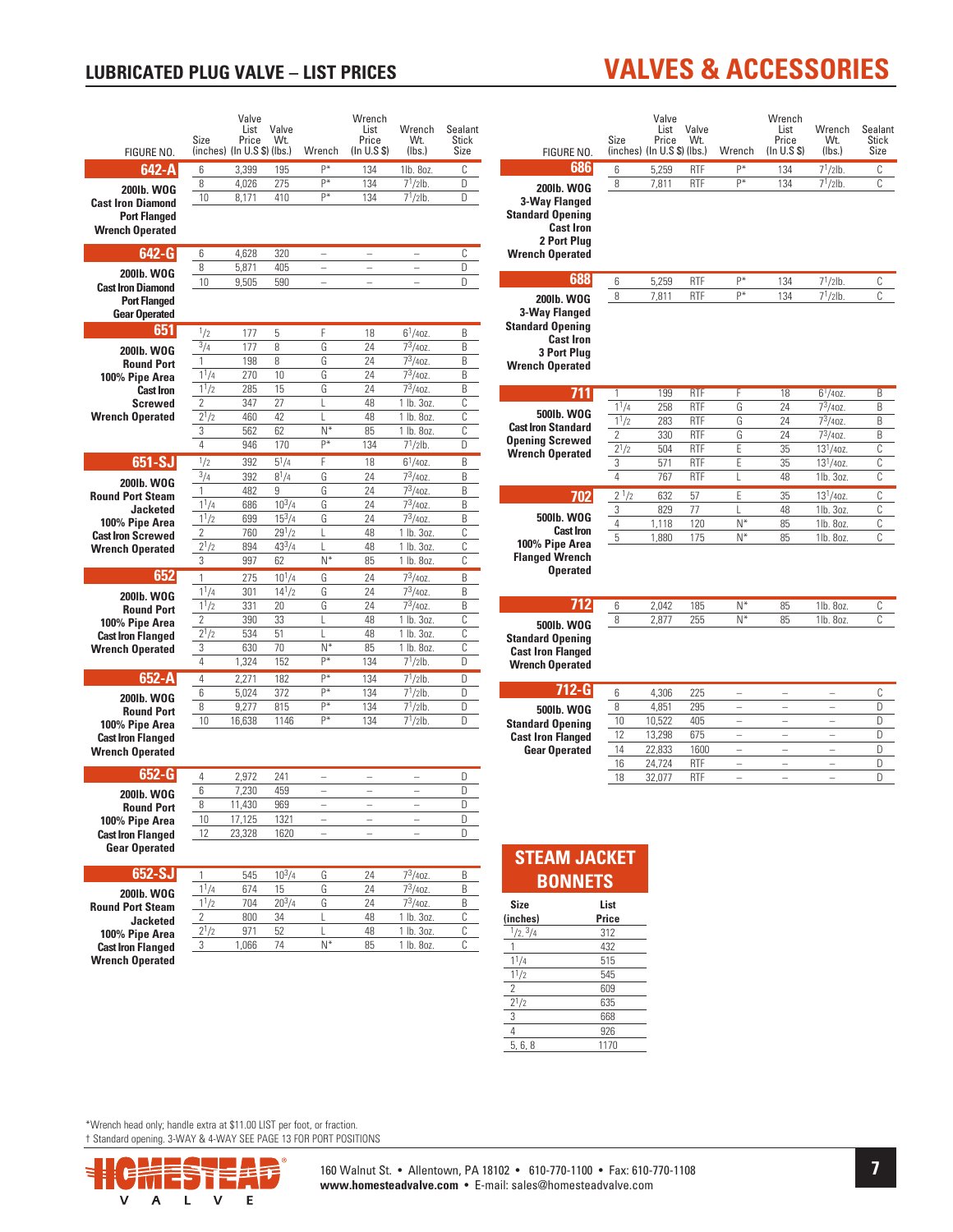#### **VALVE STEM ADAPTERS to convert stem to 2" square**

| Part#                               | 100%<br><b>Pipe Area Opening</b> | <b>Standard</b> | Round<br><b>Port</b>   | <b>Diameter</b><br><b>Port</b> | $3-Way$              | List<br><b>Price</b> |  |  |
|-------------------------------------|----------------------------------|-----------------|------------------------|--------------------------------|----------------------|----------------------|--|--|
| 1500-F                              | $1/2$ " $3/4$ "                  |                 | 1/2"                   | $1/2$ " $3/4$ "                | 1/2"                 | 29                   |  |  |
| 1500-E                              | 1" to $1^1/2$ " $1^1/4$ " to 2"  |                 | $3/4$ " to $1^{1}/2$ " | $1"$ to $11/2"$                | $3/4$ ", $1^{1}/2$ " | 29                   |  |  |
| 1500-C                              | 2" 2 <sup>1</sup> /2"            | $2^1/2$ " $3$ " |                        | $2"$ , $2^{1}/2"$              | $2"$ , $2^{1}/2"$    | 43                   |  |  |
| 1500-B                              | 3"                               | 4"              | $2$ ", $2^{1}/2$ "     | 3"                             |                      | 43                   |  |  |
| Adapter to reduce stem to 2"<br>176 |                                  |                 |                        |                                |                      |                      |  |  |

|                                   | <b>Adjustable</b><br><b>Memory Stops</b> | <b>Dial</b><br><b>Indicators</b> |
|-----------------------------------|------------------------------------------|----------------------------------|
| <b>Valve Size</b>                 | <b>List Price</b>                        | <b>List Price</b>                |
| $1/2$ ", $3/4$ "                  | 83                                       | 39                               |
| $1" - 11/4"$                      | 86                                       | 50                               |
| $\frac{1}{2}$                     | 102                                      | 50                               |
| $2^{\circ} - 2^{\circ}/2^{\circ}$ | 107                                      | 73                               |
| $3 - 4$                           | 150                                      | 76                               |
| 5"                                | 187                                      | 102                              |
| 6"                                | 191                                      | 107                              |
| 8"                                | 246                                      | 235                              |
| 10"                               | 550                                      | 325                              |

#### **LUBRICATION ACCESSORIES**

#### **Type "A" Hypressure Lubricant Gun**



For use with either stick of bulk lubricant. it is fed by turning threaded plunger. Weight 11lb., 4oz. Use size "J" (1-3/8 x 8-3/4") stick sealant.

#### **Optional Straight Head for Type "A" Hypressure Lubricant Gun**

#### **Type "B" Hypressure Lubricant Gun**



For use with either stick or bulk lubricant. Pressure is built up hydraulically. Built-in safety features protect the gun and the valve being lubricated from possible excess pressure. Loads quickly and cleanly without the use of wrenches and tools. To load, by-pass valve is opened to relieve pressure; charging cap is removed; piston is returned to bottom of cylinder, and by-pass valve is closed. Lubricant is then inserted in cylinder, and charging cap replaced. Weight 15 lb., 8oz. Use size "J" (1-3/8 x 8-3/4") stick sealant.

Err

|                       | <b>HOMESTEAD LUBRICANT FEATURES</b> |                   |                       |              |                                                 |                  |  |  |  |  |  |
|-----------------------|-------------------------------------|-------------------|-----------------------|--------------|-------------------------------------------------|------------------|--|--|--|--|--|
| <b>Sealant Number</b> |                                     |                   | *Temperature Range °F |              |                                                 |                  |  |  |  |  |  |
| <b>Stick</b>          | <b>Bulk</b>                         | <b>From</b>       | Τo                    | Color        | <b>Principal Uses</b>                           | <b>Solvent</b>   |  |  |  |  |  |
| 6                     | $6-S$                               | $+32^\circ$       | $+275^\circ$          | Gray         | Hot water services                              | Naptha           |  |  |  |  |  |
| 400                   |                                     | $+20^\circ$       | $+130^\circ$          | Red          | Acids and alkalies                              | Naptha           |  |  |  |  |  |
|                       | $400-S$                             | $0^{\circ}$       | $+110^\circ$          |              |                                                 |                  |  |  |  |  |  |
| 400-A                 |                                     | $+20^\circ$       | $+130^\circ$          | Amber        | Aqueous solutions of acids, alkalies and amines | Naptha           |  |  |  |  |  |
|                       | 400-AS                              | $\bigcap^{\circ}$ | $+110^\circ$          |              |                                                 |                  |  |  |  |  |  |
| 450                   |                                     | $+20^\circ$       | $+130^\circ$          | White        | Food products                                   | Naptha           |  |  |  |  |  |
|                       | 450-S                               |                   |                       |              |                                                 |                  |  |  |  |  |  |
| 600                   | 600-S                               | $0^{\circ}$       | $+120^\circ$          | Cream        | Hydrocarbon services                            | Perchlorethylene |  |  |  |  |  |
| $650***$              |                                     | $\bigcap^{\circ}$ | $+180^\circ$          | Blue         | Hydrocarbons, LPG and natural gas               | Chlorethane      |  |  |  |  |  |
|                       | 650-S                               | $-20^\circ$       | $+150^\circ$          |              |                                                 |                  |  |  |  |  |  |
| 711                   | $711-S$                             | $-10^{\circ}$     | $+150^\circ$          | Amber        | Internal combustion fuels                       | Chlorethane      |  |  |  |  |  |
| 750                   |                                     | $+20^\circ$       | $+400^\circ$          | <b>Black</b> | Asphalt and hot oil services                    | Naptha           |  |  |  |  |  |
| 800                   |                                     |                   | $+250^\circ$          | White        | Hydrocarbons and aromatics                      | Perchlorethylene |  |  |  |  |  |
|                       | 800-S                               | $-10^\circ$       | $+200^\circ$          |              |                                                 |                  |  |  |  |  |  |
| 900                   |                                     | $+10^\circ$       | $+240^\circ$          | <b>Black</b> | Hydrocarbons, aromatics and asphalt             | Perchlorethylene |  |  |  |  |  |

 $\overline{d}$ 

\*Temperature based upon 200 PSI working pressure. Temperature will vary with working pressure. \*\*Standard Lubricant - unless otherwise specified.

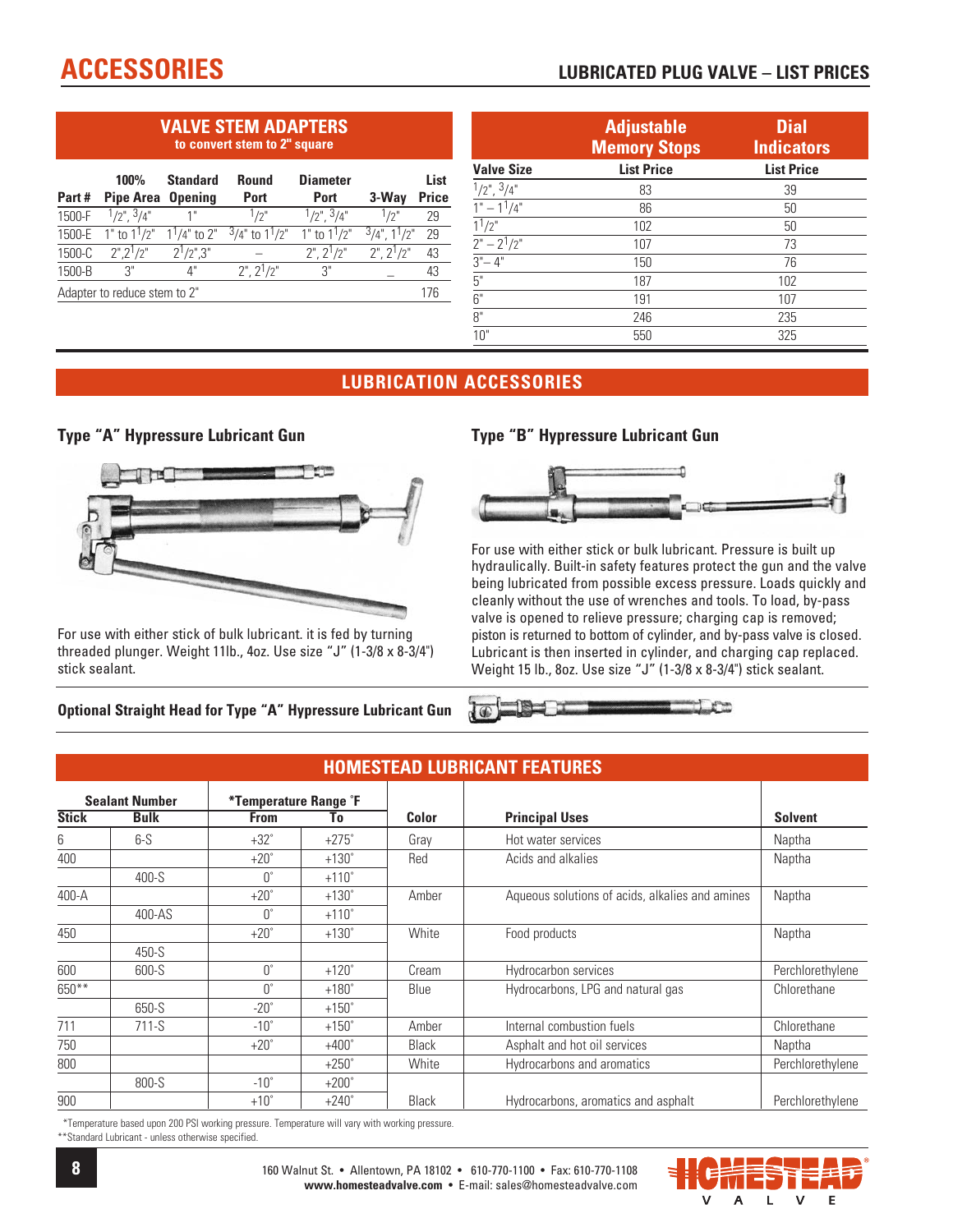#### **LUBRICATING GUN (with coupler & hose assembly)**

| <b>Type</b>                 | <b>List Price</b> |
|-----------------------------|-------------------|
| A uses J Stick              | 866               |
| AS uses Cartridge           | 1.016             |
| Buses J Stick               | 1.385             |
| Optional Straight Head Hose | 259               |
| Pressure Gauge              | 230               |
|                             |                   |

#### **LUBRICANT TO FIT TYPE A, AS & B GUNS**

| Lubricant                         | <b>List Price</b>  |
|-----------------------------------|--------------------|
| J 16 Sticks $1^3/8$ " x $8^3/4$ " | 596 (carton of 16) |
| Cartridge 14 <sup>1</sup> /2 oz.  | 52 each            |
|                                   | 618 (carton of 12) |

|                     | <b>SMALL STICK LUBRICANTS</b><br>(24 sticks per box) |               |                     |           | <b>BULK LUBRICANTS</b> |                    |            |
|---------------------|------------------------------------------------------|---------------|---------------------|-----------|------------------------|--------------------|------------|
| Lubricant           | <b>Size</b>                                          | Price per box | <b>Lubricant</b>    | Cartridge | <b>Quart</b>           | <b>Gallon Pail</b> | 40lb. drum |
| 6, 400, 400-A, 450, | $B - \frac{3}{8}$ " x 1 <sup>1</sup> /2" long        | 44            | 6, 400, 400-A, 450, |           |                        |                    |            |
| 600, 650, 711, 750, | $C - \frac{1}{2}$ x $2^{1}/2$ long                   | 59            | 600, 650, 711, 750, | 52        | 157                    | 312                | 2945       |
| 800, 900            | $D - \frac{5}{8}$ " x 3 <sup>1</sup> /2" long        | 90            | 800, 900            |           |                        |                    |            |

#### **LUBRICATION FITTINGS (when ordered separately)**

| <b>Size</b> | Type                         | <b>Part Number</b> | <b>Drawing Number</b> | <b>Valves</b> | <b>List Price</b> |
|-------------|------------------------------|--------------------|-----------------------|---------------|-------------------|
| $1/4$ "*    | Combination giant buttonhead | 1546130102         | 1546-M                | $1/2" - 2"$   | 31                |
| 1/4"        | Standard buttonhead          | 8210250000         | K-10821               | $1/2" - 2"$   | 18                |
| 1/4"        | Giant buttonhead             | 8220250000         | K-10822               | $1/2" - 2"$   | 28                |
| 3/8"        | Combination giant buttonhead | 1546120102         | 1546-L                | $2^1/2" - 8"$ | 35                |
| 3/8"        | Standard buttonhead          | 8210370000         | K-10821               | $2^1/2" - 8"$ | 18                |
| 3/8"        | Giant buttonhead             | 8220370000         | K-10821               | $2^1/2" - 8"$ | 28                |
| $1/2$ "*    | Combination giant buttonhead | 1546140102         | 1546-N                | Above 8"      | 41                |
| 1/2"        | Standard buttonhead          | 821050000          | K-10821               | Above 8"      | 23                |
| 1/2"        | Giant buttonhead             | 822050000          | K-10821               | Above 8"      | 31                |
|             | Coupling for lube gun        | 45990              |                       | All           | 161               |

\*Furnished with valves-unless otherwise specified

Homestead Lubricated Plug Valves are all furnished with combination buttonhead fitting and lubricant screw unless otherwise specified. If desired, valves will be furnished with choice of standard or giant buttonhead fitting at no extra cost.



**\* Combination Buttonhead Fitting and Lubricant Screw (Standard Equipment)**



**Standard Buttonhead Fitting** 



**Giant Buttonhead Fitting** 

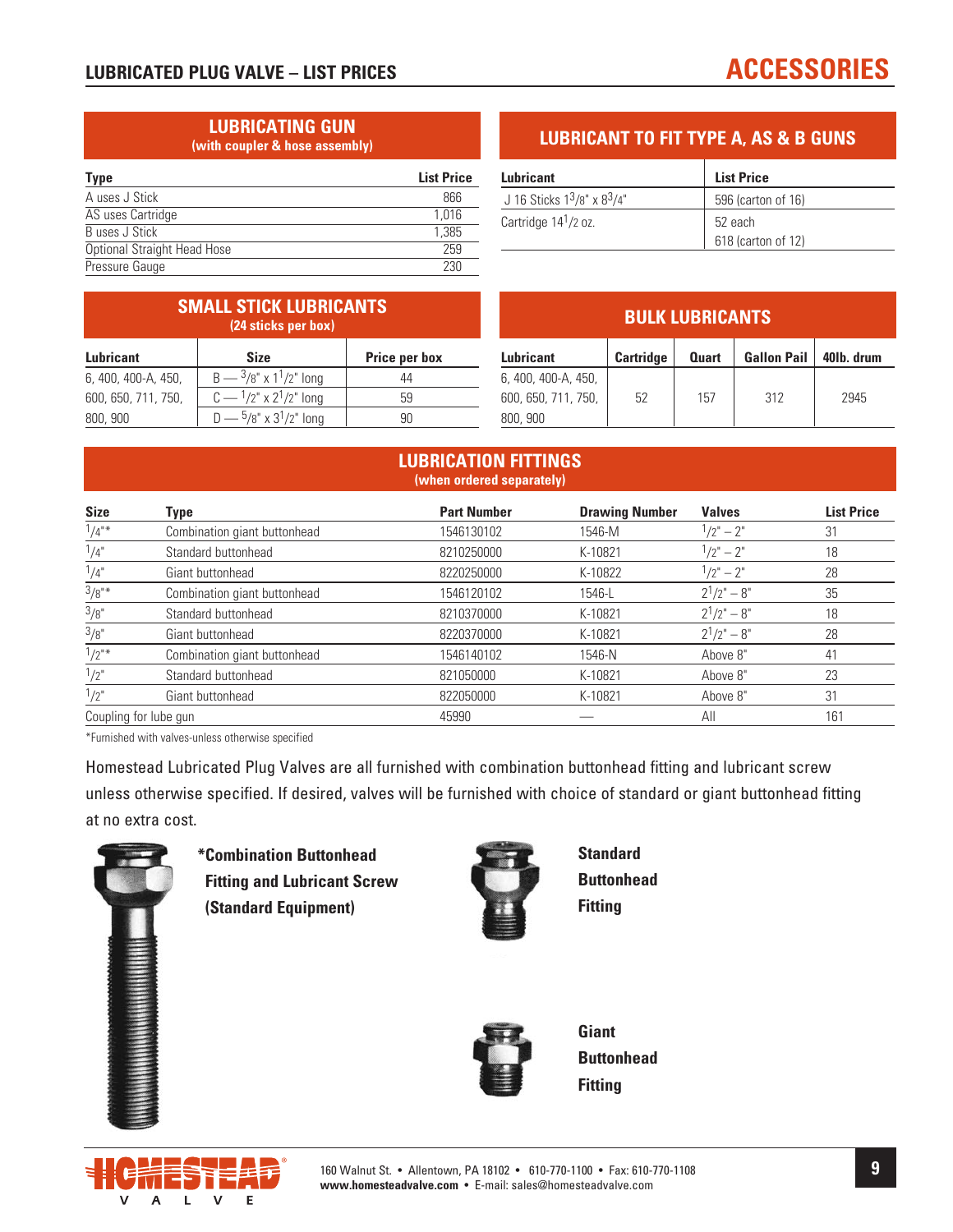## **WRENCHES & LOCKING DEVICES** LUBRICATED PLUG VALVES – LIST PRICES

#### **WRENCH SIZE AND DIMENSIONS**

| <b>SIZE</b> | <b>Square</b>   | Length        | Approx.<br>Wt. - Lbs. | <b>Full Port and</b><br><b>Diamond Port</b> | <b>Round Port</b>           | <b>Reduced</b><br><b>Port 602</b> | <b>Standard</b><br><b>Opening 612</b> | <b>Full Port</b><br>603-606 |
|-------------|-----------------|---------------|-----------------------|---------------------------------------------|-----------------------------|-----------------------------------|---------------------------------------|-----------------------------|
|             | 13/16"          | $8^{1}/8"$    | $1^{1/4"}$            | $1/2" - 3/4"$                               | $1/2$ "                     |                                   |                                       | $1/2$ "                     |
| G           | $\frac{15}{16}$ | $9^{9/16"$    | $1^{1/2"}$            | $1" - 11/2"$                                | $3/4" - 1/2"$               |                                   | $1^{1/4}$ " — 2"                      | $3/4" - 11/2"$              |
|             | $1^{1}/4"$      | $10^{1/2"$    | $2^3/4"$              | $2^{\circ} - 2^{\circ}$ /2"                 |                             |                                   | $2^{1}/2^{1}$ – $3^{1}$               | $2^{\circ} - 2^{\circ}$ /2" |
|             | $1^{17}/32"$    | $17^{27}/32"$ | $3^{1/2"$             | 3"                                          | $2^{\circ} - 2^{\circ}$ /2" |                                   |                                       |                             |
| N           | $2^{1}/32"$     | $\ast$        | $\ast$                | $4 - 5 - 6$                                 | 3"                          |                                   | $5 - 6 - 8 - 10$ "                    | $3 - 4"$                    |
| D           | $2^{15}/32"$    | $\ast$        | $\ast$                | $8 - 10"$                                   | $4 - 6 - 8$ "               | $10 - 12"$                        | $12 - 14"$                            | $6 - 8"$                    |

\*Size optional–order in inches

#### **WRENCH SIZES E, F, G & L WRENCH SIZES N & P**



#### **DOUBLE END WRENCH SIZE AND DIMENSIONS**

| <b>SIZE</b>        | FF                 | EE          | LL           | <b>NN</b>   | РP            | GG         |
|--------------------|--------------------|-------------|--------------|-------------|---------------|------------|
| Square             | <sup>13</sup> /16" | $1^{1/4"}$  | $1^{17}/32"$ | $2^{1}/32"$ | $2^{15/32}$ " | 15/16"     |
| Length             | $16^{1/4"$         | $19^{3}/4"$ |              |             |               | <b>RTF</b> |
| Approx.<br>Wt.-Lb. | $1^5/8$            | $4^{5}/8$   | $8^{1/2}$    | 15          | 35            | <b>RTF</b> |



#### **LOCKING & SEALING AND WRENCH LOCKING DEVICES**

|                             |                                 |                                             |                   | <b>TYPE OF VALVE</b>                          |                                      | <b>TYPE OF VALVE</b>                  |                                          |
|-----------------------------|---------------------------------|---------------------------------------------|-------------------|-----------------------------------------------|--------------------------------------|---------------------------------------|------------------------------------------|
| <b>VALVE</b><br><b>SIZE</b> | <b>FIG. NO.</b>                 | <b>LOCKING &amp;</b><br><b>SEALING DEV.</b> | <b>List Price</b> | Full Port   Std. Opening<br><b>List Price</b> | <b>WRENCH</b><br><b>LOCKING DEV.</b> | <b>Full Port</b><br><b>List Price</b> | <b>Std. Opening</b><br><b>List Price</b> |
| $\frac{1}{2}$               | 601, 641, 651                   | LSD#1                                       | $\overline{32}$   | 32                                            | N/A                                  | N/A                                   | N/A                                      |
| $\frac{3}{4}$ "             | 601, 641                        | $\mathbf{H}$                                | 32                | 32                                            | $\mathbf{H}$                         | $\mathbf{H}$                          | $\mathbf{H}$                             |
| $\overline{1}$              | 611.612                         | $\mathbf{u}$                                | 32                | 32                                            | $\mathbf{u}$                         | $\mathbf{u}$                          | $\mathbf{H}$                             |
| $1^{1}/4$ "                 | 651, 652                        | LSD#2                                       | 32                | 32                                            | N/A                                  | N/A                                   | N/A                                      |
| $1^{1}/2$ "                 | 651, 652                        | $\mathbf{u}$                                | 32                | 32                                            | $\mathbf{u}$                         | $\mathbf{u}$                          | $\mathbf{u}$                             |
| $\frac{3}{4}$ "             | 651                             | LSD#3                                       | 32                | 32                                            | N/A                                  | N/A                                   | N/A                                      |
| $\overline{1}$              | 601, 602, 641, 651, 652         | $\mathbf{H}$                                | 32                | 32                                            | $\mathbf{H}$                         | $\mathbf{H}$                          | $\mathbf{H}$                             |
| $11/4$ "                    | 601, 602, 611, 612, 641         | $\mathbf{u}$                                | $\overline{32}$   | 32                                            | $\mathbf{u}$                         | $\mathbf{H}$                          | $\mathbf{u}$                             |
| $1^{1}/2$ "                 | 601, 602, 611, 612, 641, 642    | $\mathbf{u}$                                | 32                | 32                                            | $\mathbf{H}$                         | $\mathbf H$                           | $\mathbf{H}$                             |
| 2 <sup>n</sup>              | 611.612                         | $\mathbf{u}$                                | 32                | 32                                            | $\mathbf{u}$                         | $\mathbf{H}$                          | $\mathbf{H}$                             |
| $\overline{2}$              | 601, 602, 641, 642              | $E-LS$                                      | 44                | 44                                            | E-WL                                 | 68                                    | 68                                       |
| $2^{1}/2$ "                 | 601,602, 611, 612, 641, 642     | $\mathbf{H}$                                | 44                | 44                                            | $\mathbf{H}$                         | 68                                    | 68                                       |
| $\overline{3}$ "            | 611, 612                        | $\mathbf{u}$                                | 44                | 44                                            | $\mathbf{u}$                         | 68                                    | 68                                       |
| $2, 2^{1/2}$                | 651, 652                        | $L-LS$                                      | 83                | 83                                            | L-WL                                 | 97                                    | 97                                       |
| $\overline{3}$ "            | 601, 602, 641, 642              | $\mathbf{H}$                                | 83                | 83                                            | $\mathbf{u}$                         | 97                                    | 97                                       |
| 4"                          | 611, 612                        | $\mathbf{u}$                                | 83                | 83                                            | $\mathbf{u}$                         | 97                                    | 97                                       |
| $\overline{3}$ "            | 651, 652                        | N-LS                                        | 120               | 120                                           | N-WI                                 | 134                                   | 134                                      |
| 4"                          | 601, 602, 641, 642              | $\mathbf{H}$                                | 120               | 120                                           | $\mathbf{u}$                         | 134                                   | 134                                      |
| 5"                          | 602, 602A, 612, 642             | $\mathbf{u}$                                | 120               | 120                                           | $\mathbf{H}$                         | 134                                   | 134                                      |
| 6"                          | 602, 602A, 612, 612A, 642, 622A | $\mathbf{u}$                                | 120               | 120                                           | $\mathbf{u}$                         | 134                                   | 134                                      |
| 8 <sup>n</sup>              | 612, 612A                       | $\mathbf{H}$                                | 120               | 120                                           | $\mathbf{H}$                         | 134                                   | 134                                      |
| 10 <sup>th</sup>            | 612A                            | $\mathbf{u}$                                | 120               | 120                                           | $\mathbf{u}$                         | 134                                   | 134                                      |
| 4"                          | 651A, 652                       | P-LS                                        | 168               | 168                                           | P-WL                                 | 184                                   | 184                                      |
| 6 <sup>th</sup>             | 652A                            | $\mathbf{H}$                                | 168               | 168                                           | $\mathbf{H}$                         | 184                                   | 184                                      |
| $\overline{8}$ "            | 602A, 622A, 642A, 652A          | $\mathbf{u}$                                | 168               | 168                                           | $\mathbf{u}$                         | 184                                   | 184                                      |
| 10 <sup>th</sup>            | 602A, 622A, 642A                | $\mathbf{H}$                                | 168               | 168                                           | $\mathbf{H}$                         | 184                                   | 184                                      |
| 12"                         | 602A, 622A, 612A                | $\mathbf{H}$                                | 168               | 168                                           | $\mathbf{H}$                         | 184                                   | 184                                      |

Locking devices may be added without valve modification. For straightway valves, locking device sizes are the same as the corresponding wrench size. Specify by letter.

#### **Homestead Locking and Sealing Device (Patented)**

Specify "LS" after wrench letter

#### **Homestead Wrench Locking Device (Patented)**

Specify "WL" after wrench letter

Sizes requiring "N' or "P" wrench have pin and lock arrangement. 

In some instances pictures shown do not represent the lubrication fitting currently being sold.

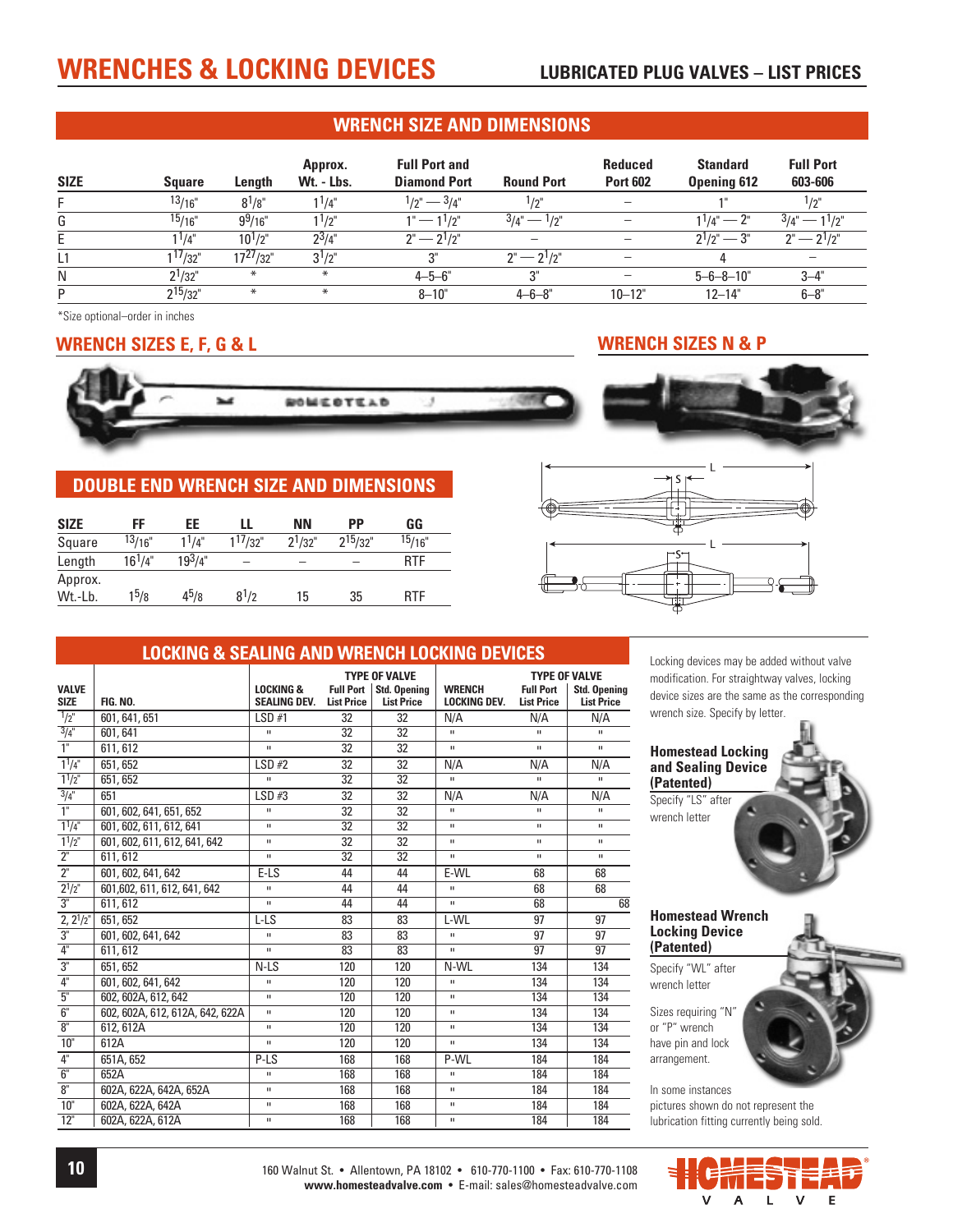#### **LUBRICATED PLUG VALVES – LIST PRICES** ACCESSORIES

#### **TAPPING FOR BY-PASS CONNECTIONS \* Valve Size**  Valve Type **Price Per Hole**  $\frac{1}{2}$ " to 4" 100% Pipe area and 32<br>Standard Opening 32 5", 6", 8" 100% Pipe area and 44 Standard Opening 10" and above 100% Pipe area and 100% Pipe area and 100% Pipe area and 15

| <b>DOUBLE END WRENCHES</b> |                   |             |                   |  |  |
|----------------------------|-------------------|-------------|-------------------|--|--|
| Size                       | <b>List Price</b> | <b>Size</b> | <b>List Price</b> |  |  |
| FF                         | 48                | $NN**$      | 173               |  |  |
| ЕE                         | 84                | PP**        | 261               |  |  |
| LL**                       | 132               | GG          | 59                |  |  |

#2/0 Double loop chain for double-end wrenches @ \$11.00 LIST per foot or fraction. \*\* Wrench head only; handle extra @ \$11.00 LIST per foot or fraction.

\*1/8" NPT size standard.

#### **T-HANDLE SOCKET WRENCHES**

Standard wrenches are four feet long from center line of handle to bottom of socket. Prices are for standard four foot length or less. Additional length \$21 per foot LIST or fraction thereof.

| <b>Valve Size and Type</b>                | <b>List Price</b> |
|-------------------------------------------|-------------------|
| 4" and 6" straightway, 100% pipe area     |                   |
| 6" and 8" straightway, standard opening   | 381               |
| 3" and 4" 3-way                           |                   |
| Valves with an adapter                    | <b>List Price</b> |
| 8" and 10" straightway, 100% pipe area    |                   |
| 10" and 12" straightway, standard opening | 760               |
| $6" 3-wav$                                |                   |

## **PARTS FEATURES**

#### **ADAPTERS**

wrench or socket wrench.

Adapters may be had for all sizes and types of wrench operated valves with stem square dimensions less than 2". All adapters have 2" square head so that they may be operated with a size "N"

#### **STOP RINGS FOR 3 AND 4 WAY VALVES**



**90° TURN 180° TURN 270° TURN**









**BONNET LUBRICANT CHECK VALVE SPRING REINFORCED TEFLON® STEEL TEFLON® THRUST AND THREAD SEAL STEM SEAL** 















STEAM JACKET BONNET **FLANGED BODY SCREWED BODY** ROUND PORT DIAMOND PORT RECTANGULAR<br>PLUG PLUG (Standard) **PLUG PLUG PLUG PLUG PLUG PLUG (Standard)** 



160 Walnut St. • Allentown, PA 18102 • 610-770-1100 • Fax: 610-770-1108 **www.homesteadvalve.com** • E-mail: sales@homesteadvalve.com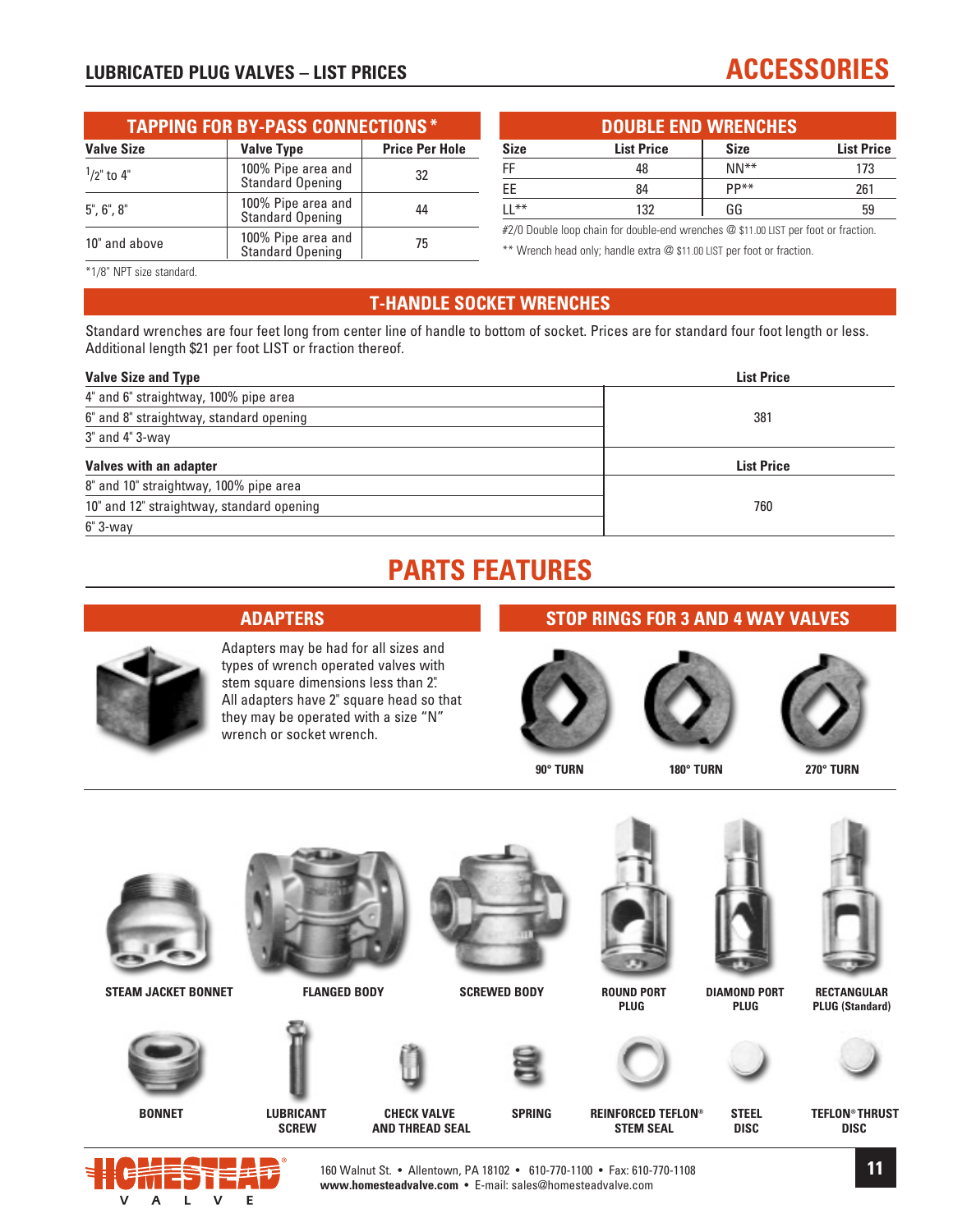#### **ACCESSORIES LUBRICATED PLUG VALVES – LIST PRICES**

#### **HIGH HEAD EXTENSIONS**

| <b>For Sizes and Types of Valves</b>       | <b>List Price</b> |
|--------------------------------------------|-------------------|
| Full Port Valves $-1/2$ " to 6"            |                   |
| Standard Opening Valves - 1" to 10"        | 462               |
| 3-Way Valves and Round Port $-3/8$ " to 4" |                   |
| All Sizes Worm and Gear Operated           |                   |
| Full Port Valves-8," 10"                   |                   |
| Standard Opening Valves - 12"              | 590               |
| 3-Way Valves and Round Port-6"             |                   |

**NOTE:** Extensions are completely assembled (3' center line of pipe to top of extension.) For added length of high head extension, add \$13.00 list for each 6" or fraction thereof.

Prices do not include Socket "T" wrench.

#### **LOW HEAD EXTENSIONS**

| <b>For Sizes and Types of Valves</b>       | <b>List Price</b> |
|--------------------------------------------|-------------------|
| Full Port Valves $-1/2$ " to 6"            |                   |
| Standard Opening Valves - 1" to 10"        | 366               |
| 3-Way Valves and Round Port- $3/8$ " to 4" |                   |
| Full Port Valves-8", 10"                   |                   |
| Standard Opening Valves-12"                | 410               |
| 3-Way Valves and Round Port-8"             |                   |

**NOTE:** Extensions are completely assembled (3' center line of pipe to top of extension.) For added length of low head extension, add \$13.00 list for each 6" or fraction thereof.

Prices do not include Socket "T" wrench.

#### **FLOOR STANDS**

| Type               | <b>Valve</b>                       | <b>Drawing</b> | <b>List Price</b> |
|--------------------|------------------------------------|----------------|-------------------|
| Wrench operated    | $\frac{1}{2}$ – 6" wrench operated | <b>RTF</b>     | <b>RTF</b>        |
| Wrench operated    | 8" and larger wrench operated      | <b>RTF</b>     | <b>RTF</b>        |
| Handwheel operated | spur gear operated                 | <b>RTF</b>     | <b>RTF</b>        |
| Handwheel operated | worm gear operated                 | <b>RTF</b>     | <b>RTF</b>        |



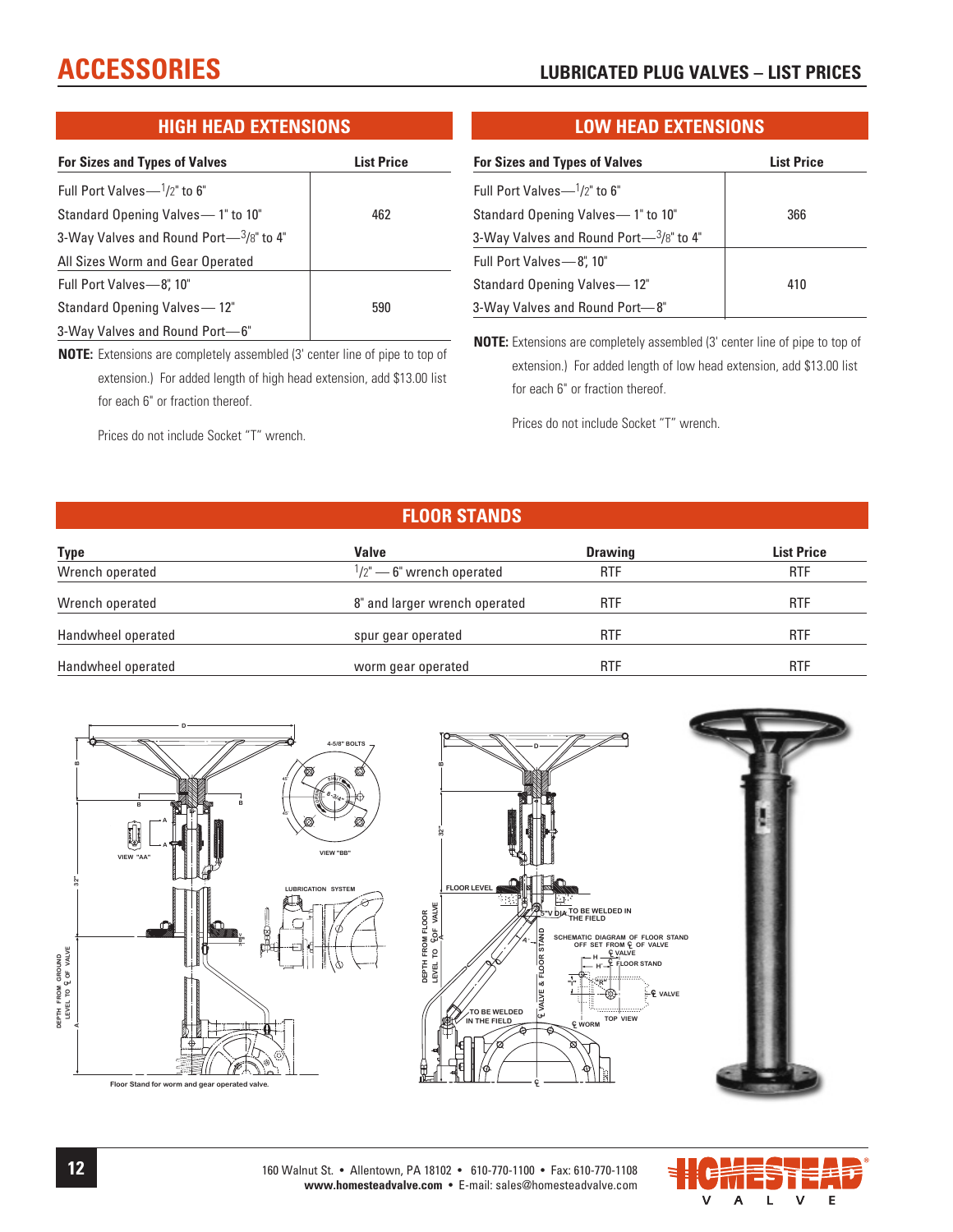## **THREE AND FOUR WAY VALVE PORT POSITIONS**

#### **(VIEW IS FROM TOP OF VALVE)**

#### **4 WAY / 90˚ TURN**

#### **STYLE B 4 Way / 4 Port / 90˚ Turn**





#### **3 WAY / 2 PORT**



How to order: When ordering three-way valves, specify the size and figure number of the valve, plus the style letter of the port position desired. Example: 3" - figure 606, Style C. Three-way and four-way valves can be furnished without stop-rings to allow a full 360° turn. Three types of stop-rings are shown on page 11.



160 Walnut St. • Allentown, PA 18102 • 610-770-1100 • Fax: 610-770-1108 **www.homesteadvalve.com** • E-mail: sales@homesteadvalve.com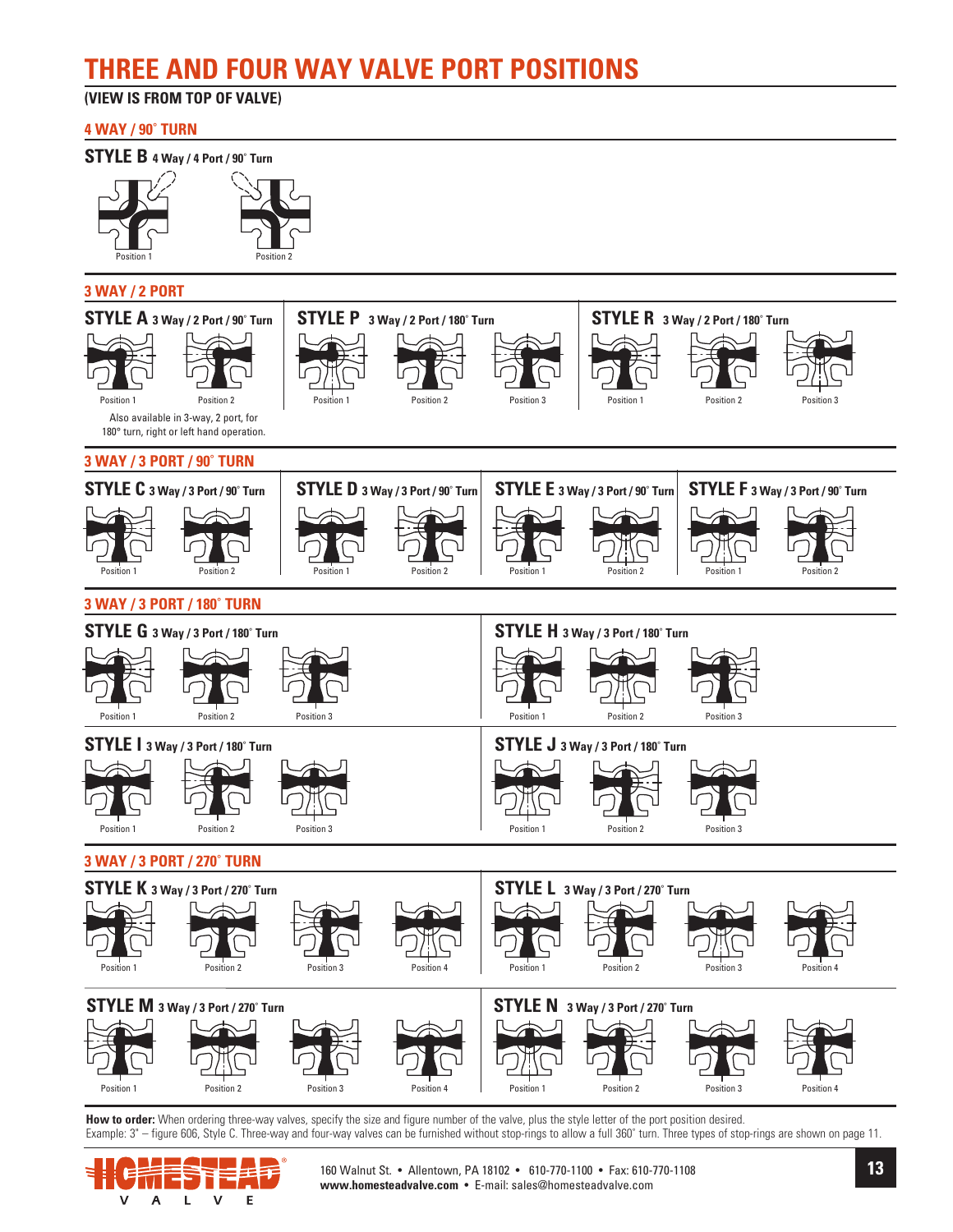#### **DEFINITIONS**

**Rectangular Port —** Homestead Lubricated Plug Valves have rectangular shaped ports through the plug and body. The area of the port is either equal to 100% of the area of standard pipe, or restricted (standard opening), but in either case it is clearly marked for the various figure numbers.

**100 % Area (Full Port) —** means the area through the valve is equal to or greater than the area of standard pipe.

**Standard Opening —** means that the area through the valve is less than the area of standard pipe, and therefore these valves should be used only where restriction of flow is unimportant.

**Round Port —** means that the valve has a full round opening through the plug and body, of the same size and area type.

**Diamond Port —** means the opening through the plug is diamond shaped. All diamond port valves are restricted flow type, used primarily for throttling service.

**WOG —** Water, Oil, Gas (cold working pressures) **SWP —** Steam Working Pressure **ANSI —** American National Standards Institute **CWP —** Cold Working Pressure **RTF —** Refer To Factory

#### **SPECIFICATIONS**

All Homestead Lubricated Plug Valves Equal or Exceed the Requirements of the Following Specifications:

#### **Cast Iron - 125#**

**1. ANSI B1.20.1 -** National Pipe Thread Taper

- **2. Faced and drilled in accordance with ANSI B16.1 -** 125# Cast Iron Pipe Flanges and Flanged Fittings.
- **3. ANSI B16.10 -** Face to Face Dimensions of Ferrous Flanged End Valves; Class 125. Multiple port and round port valves are not covered by this specification.
- **4. ASTM-A-126 Grade B -** Body and Plug Material.

### **METALS, TYPES AND SIZES**

Homestead Lubricated Plug Valves are cast in semi-steel. Inquiries for quantities of valves in metals other than semi-steel, and port arrangements other than those shown in this catalog, are welcome.

#### **HOW TO SPECIFY**

Sample specification for the convenience of Engineers, Architects, and Contractors in writing specific valve specifications.

"Valves are to be of the lubricated plug type, without taper, and with close tolerance between plug and body sealing surfaces. Valves are to have a stem seal of reinforced Teflon. Valves must have a leakproof, spring loaded ball and lubricant sealed check valve, and combination lubricant screw and button head fitting to prevent foreign matter from being forced into lubricant system. Valve plugs are to be floated on low-friction Teflon surfaces for extra ease of turning—the lower the surface to also act as a means of minimizing torsional stress in the spring—and are to have port area equal to 100% of the area of standard pipe (or standard opening if desired). Valves are to be so constructed that lubricant system has sufficient pressure to force lubricant over all seating surfaces. Extruded lubricant around stem is to be positive indication that lubricant system is full, and that there has been a minimum contamination of line fluids. Valves are for use on lines handling example and the set of the set of the set of the set of  $\mathsf{F}$ temperatures, and \_\_\_\_\_\_\_\_\_\_\_\_\_\_\_\_\_\_\_\_\_\_# pressure; and are to be as manufactured by Olson Technologies Valve Company. **Note:** please be sure to include with the specifications, quantity, size, and figure number of each type of valve; the number and type of wrenches desired; and a sufficient supply of lubricant for the various sized valves, and for different fluids or service conditions.

#### **INFORMATION NEEDED ON ORDER**

Your local Homestead Distributor is willing and well-equipped to help solve your valve problems. He carries a stock or popular sizes and types of Homestead Lubricated Plug Valves to meet your immediate needs. Order by figure number, and please be sure to give all necessary facts, such as: pipe size, fluid, pressure, temperature, number of wrenches, extra lubricant, etc., on order.

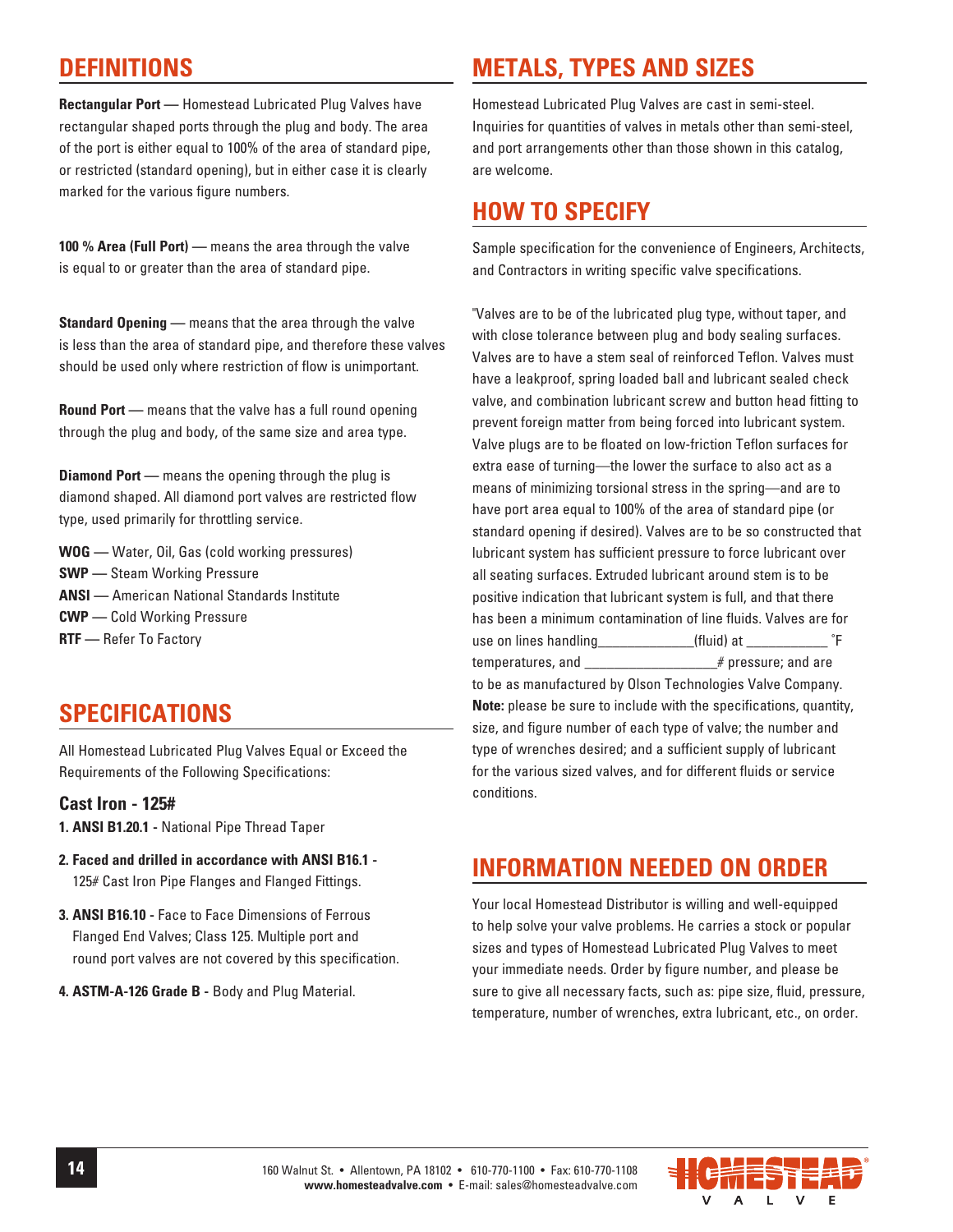#### **ACCEPTANCE**

The terms and conditions contained herein and attached hereto shall apply to all sales by Seller and no understanding, agreement, term, condition or trade custom at variance<br>herewith shall be binding on the Seller. Any prior terms in Buyer's documents are specifically<br>objected to and rejected. Any proposal for to vary, in any degree, any of these terms in Buyer's Acceptance by Purchase Order or otherwise is objected to and shall not operate as a rejection of this offer to sell unless such variance is in the terms of description, quantity or price of the goods, but shall be deemed<br>accepted by Buyer without said additional or different terms. If this document is to be<br>deemed an acceptance of a prior offer by on Buyer's assent to any additional or differing terms contained herein.

The Seller shall not be bound by any contract until approved in writing by an officer of the Seller at the Seller's principal place of business. The contract when so approved shall supercede all previous communications, ei

#### **RISK OF LOSS**

Unless specifically agreed in writing, all freight damages shall be paid by the Buyer and risk<br>of loss or damage to the goods passes to Buyer upon delivery of the goods by Seller to the<br>carrier regardless of FOB designatio

#### **DELIVERY**

Any delivery dates or schedules quoted by Seller shall be interpreted as estimates only and in no event shall such dates b constructed as failing within the meaning of "time is of the essence.

#### **NO SET OFF**

Neither Buyer or any affiliated company, surety, or assignee, shall have the right to set off<br>against any amounts which may become payable to Seller under this contract or otherwise,<br>for amounts which the Seller may allege company, surety, or assignee, whether arising under this contract or otherwise.

#### **PATENTS**

Seller shall defend any suit or proceeding brought against the Buyer and shall pay any<br>adverse judgement therein so far as such suit or proceedings based upon a claim that the<br>use of the goods or any part thereof manufactu contract constitute infringement of any U.S. patent, providing the Seller is promptly notified in writing and govern authority, information and assistance for defense of same; and the Seller shall at its option, procure for the Buyer the right to continue to use said goods, or to modify it so that becomes non-infringing, or to replace the same with non-infringing equipment, or to remove said equipment and to refund the purchase price. The foregoing shall not be construed to include any agreement by the Seller to accept any liability whatsoever in respect to patents or inventions including more than the goods furnished hereunder, or in respect of patents for methods and processes to be carried out with the aid of said goods, except those which are inherent in the goods as furnished. The foregoing states the entire liability if Seller with regard to patent.

If any goods shall be sold by the Seller to meet Buyer's specifications or requirements, Buyer agrees to defend, protect, indemnify abe save harmless the Seller from any loss,<br>damage, or injury arising out of the claim, suit or action at law or in equity for actual or<br>alleged infringement of any patent of the specifications or requirements in the sale of such goods and to defend such suit or actions which may be brought against the Seller.

#### **CONFIDENTIAL INFORMATION**

All drawings, designs, specifications, and technic information prepared or submitted by Seller are confidential documents which are the sole property of Seller and shall not be used or turned over, directly or indirectly, in whole or in part to any person or persons not authorized by Seller in writing to inspect, poses, or use same.

**LIMITATION OF LIABILITY**<br>IN NO EVENT SHALL THE TOTAL LIABILITY IF THE SELLER ARISING OUT OF THE<br>PERFORMANCE OF BREACH OF THIS CONTRACT, WHETHER BASED ON CONTRACT,<br>WARRANTY, NEGLIGENCE, INDEMNITY, STRICT LIABILITY OR OTHER THE PURCHASE PRICE OF THE EQUIPMENT UPON WHICH SUCH LIABILITY IS BASED.

THE SELLER SHALL IN NO EVENT BE LIABLE FOR ANY CONSEQUENTIAL, INCIDENTAL,<br>INDIRECT, SPECIAL OR PUNITIVE DAMAGES ARISING OUT OF THIS CONTRACT OR ANY<br>BREACH THEREOF, OR ANY DELAY IN DELIVERY OR DEFECT IN THE GOODS. PURCHASED **OTHERWISE** 

Seller shall not be responsible for any loss or damage resulting from any delay in delivery of<br>failure to perform, due to war, civil riots, civil insurrection or acts of the common enemy, fire,<br>filoods, strike or other lab

#### **Clerical and stenographical errors are subject to correction.**

#### **TAXES**

The price dies not include any federal, state or local property, license, privilege, sales, use, value added, excise, gross receipts, or other like taxes which may be now or hereafter applicable to, measured by, or imposed upon with respect to this transaction, the goods, their sale, value or use, or any service performed in connection therewith. Any such taxes shall be added to the price quoted herein, unless exemption or resale certificate acceptable to the taxing authority, is furnished to Seller. If an exempt on certificate previously was accepted by Seller is not recognized by the taxing involved, Buyer will immediately upon notice of same pay to Seller the amount of the tax together with all penalties and interest thereon. Buyer shall also be liable to Seller for any expenses, including legal expenses, by reason of any delay or failure to pay as provided above.

#### **WARRANTY**

Seller warrants that the goods manufactured by it and delivered or the services provided<br>shall be free from significant defects in material and workmanship for a period of one year<br>form the date of shipment of goods or a p services provided the goods or equipment are used within the service or pressure range for which they were manufactured. Seller shall, at its option, repair or replace any nonconformity by suitable repair or replacement FOB Seller's Plant, or by refunding the purchase price. this<br>warranty shall apply only if the goods were installed in their "as shipped" condition and were<br>installed, maintained, and opera This warranty does not cover deterioration by corrosion or aging parts, including stress<br>corrosion. Repairs or alterations not authorized in writing by Seller shall void this warranty.<br>Any material, equipment, or part furn

Compliance with the foregoing shall constitute fulfillment of all liabilities of Seller for any defect or nonconformity whether arising in contract warranty, negligence, indemnity, strict liability, or otherwise.

THE FOREGOING IS IN LIEU OF ALL OTHER WARRANTIES EXPRESSED OR IMPLIED, SELLER DISCLAIMS, THE IMPLIED OR MERCHANTABILITY AND FITNESS FOR PURPOSE.

#### **DESIGN**

Due to our policy of continuous product improvement, we reserve the right to change or modify any design without incurring any obligation to furnish or install such changes on products previously or subsequently sold. Seller reserves the right to furnish substitutes for materials which cannot be reasonably obtained because of any restrictions, voluntary or compulsory, established by or in connection with any governmental authority.

#### **ENGINEERING SERVICE**

Upon request, Olson Technologies may provide engineering and/or technical information about its products and their uses; and if feasible may provide personnel to assist purchaser in effecting field installation and/or field service. Such information, service, or assistance so provided, whether with or without charge, shall be advisory only., and purchaser agrees to hold Olson Technologies harmless from claims for loss from any cause resulting from such advisory or service activity.

#### **QUOTATIONS & PRICES**

Quotations are for acceptance within 30 days or for the period of time specifically stated in<br>the quotation. Prices are subject to change without notice. Prices are FOB factory subject to<br>Seller's usual freight allowances, to additional charges determined by the Seller. \$25.00 minimum.

**TERMS**<br>Terms of payment are Net 30 days. Unpaid balance beyond 30 days shall bear interest at the<br>rate of 2% per month or the lawful maximum whichever is less.

#### **MINIMUM BILLING**

"Minimum billing of \$200 (\$50 for parts) net will be charged per order or any partial shipment requested by customer. Change orders and and/or "add on" supplements are subject to additional billings commensurate with the cost and will receive individual consideration insofar as minimum billing, freight allowance and discount are concerned.

**RETURNS, CANCELLATIONS, AND CLAIMS**<br>No material may be returned for credit or adjustment without permission and return tagging instructions—in writing—from our General Office.

On all material approved for return for credit, handling/restocking costs, if any, and costs to<br>recondition for resale as new will be charged. Orders for items of special design, size, or<br>material will not be accepted for ordered. Claims, for errors, corrections shortages or deductions for erroneous charges must be made in writing within ten days after the receipt of products and must refer to date and number of invoice. In making claims for shortages of products or any overcharges, the<br>original paid freight must accompany each claim which in case of shortage should bear<br>notification to the effect.Seller shall be obligat shall not be liable for any non-material or insubstantial breach or violation hereof and shall<br>not be responsible or liable to Buyer for any claimed breach or violation of this Agreement<br>unless notified in writing by the B patent or latent for any notice of claim received more than one year after the date of ship-ment. Approval by Buyer's inspector of work in progress shall be conclusive and binding on Buyer with respect to such work.

#### **ASSIGNMENT**

Buyer shall not assign or transfer this contract without prior written consent of the Seller.

#### **GOVERNING LAW**

This contract shall be interpreted and enforced in accordance with the laws of the Commonwealth of Pennsylvania



160 Walnut St. • Allentown, PA 18102 • 610-770-1100 • Fax: 610-770-1108 **www.homesteadvalve.com** • E-mail: sales@homesteadvalve.com